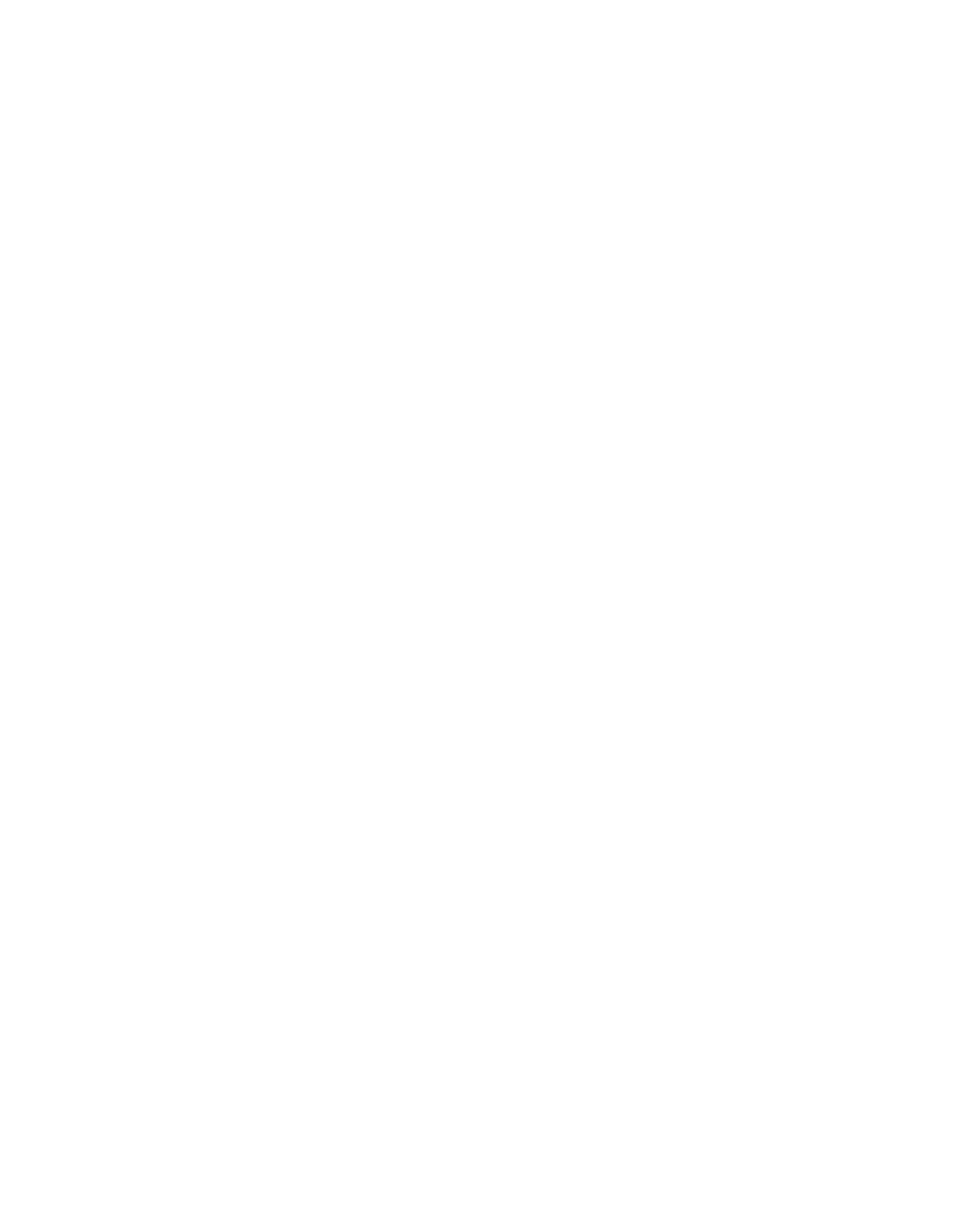# **Participant Conflict Disclosure**

### **Introduction**

The HTCC Workgroup is a public service workgroup established to safeguard the public interest by identifying medical tests and treatments where evidence shows they are safe, effective, and cost-effective. Balance, independence, objectivity and scientific rigor are a basis for public trust and crucial to the credibility and integrity of decisions.

## **Guiding Principle**

Conflict of Interest decisions must be disclosed and balanced to ensure the integrity of decisions while acknowledging the reality that interests, and sometimes even conflicting interests, do exist. Individuals that stand to gain or lose financially or professionally, or have a strong intellectual bias need to disclose such conflicts.

*For example,* the fact that a member or stakeholder is a health care provider that may use a service under review creates a potential conflict. However, clinical and practical knowledge about a service is also useful, and may be needed in the decision making.

### **Procedure**

Declaration of real or potential conflicts of interest, professional, intellectual, or financial is required prior to membership or provision of written or verbal commentary. Participants must sign a conflict of interest form; stakeholders providing comment must disclose conflicts.

The HTCC Chair or HCA Administrator shall make a decision, in his/her sole discretion, as to whether a conflict of interest rises to the level that participation by the conflicted participant could result in a loss of public trust or would significantly damage the integrity of the decision.

HCA defines conflict of interest as any situation in which a voting member or anyone who provides written or verbal testimony regarding products, services, or technologies discussed or voted on during the workgroup meeting, has a relationship with a manufacturer of any commercial products and / or provider of services discussed or voted on during the meeting. Relationship extends to include immediate family member(s) and / or any entity in which the member or person testifying may have an interest.

A relationship is considered as:

- 1. Receipt or potential receipt of anything of monetary value, including but not limited to, salary or other payments for services such as consulting fees or honoraria in excess of \$10,000.
- 2. Equity interests such as stocks, stock options or other ownership interests in excess of \$10,000 or 5% ownership, excluding mutual funds and blinded trusts.
- 3. Status of position as an officer, board member, trustee, owner or employee of a company or organization representing a company, association or interest group.
- 4. Loan or debt interest; or intellectual property rights such as patents, copyrights and royalties from such rights.
- 5. Manufacturer or industry support of research in which you are participating.
- 6. Any other relationship that could reasonably be considered a financial, intellectual, or professional conflict of interest.
- 7. Representation: if representing a person or organization, include the organization's name, purpose, and funding sources (e.g. member dues, governmental/taxes, commercial products or services, grants from industry or government).
- 8. Travel: if an organization or company has financially paid your travel accommodations (e.g. airfare, hotel, meals, private vehicle mileage, etc).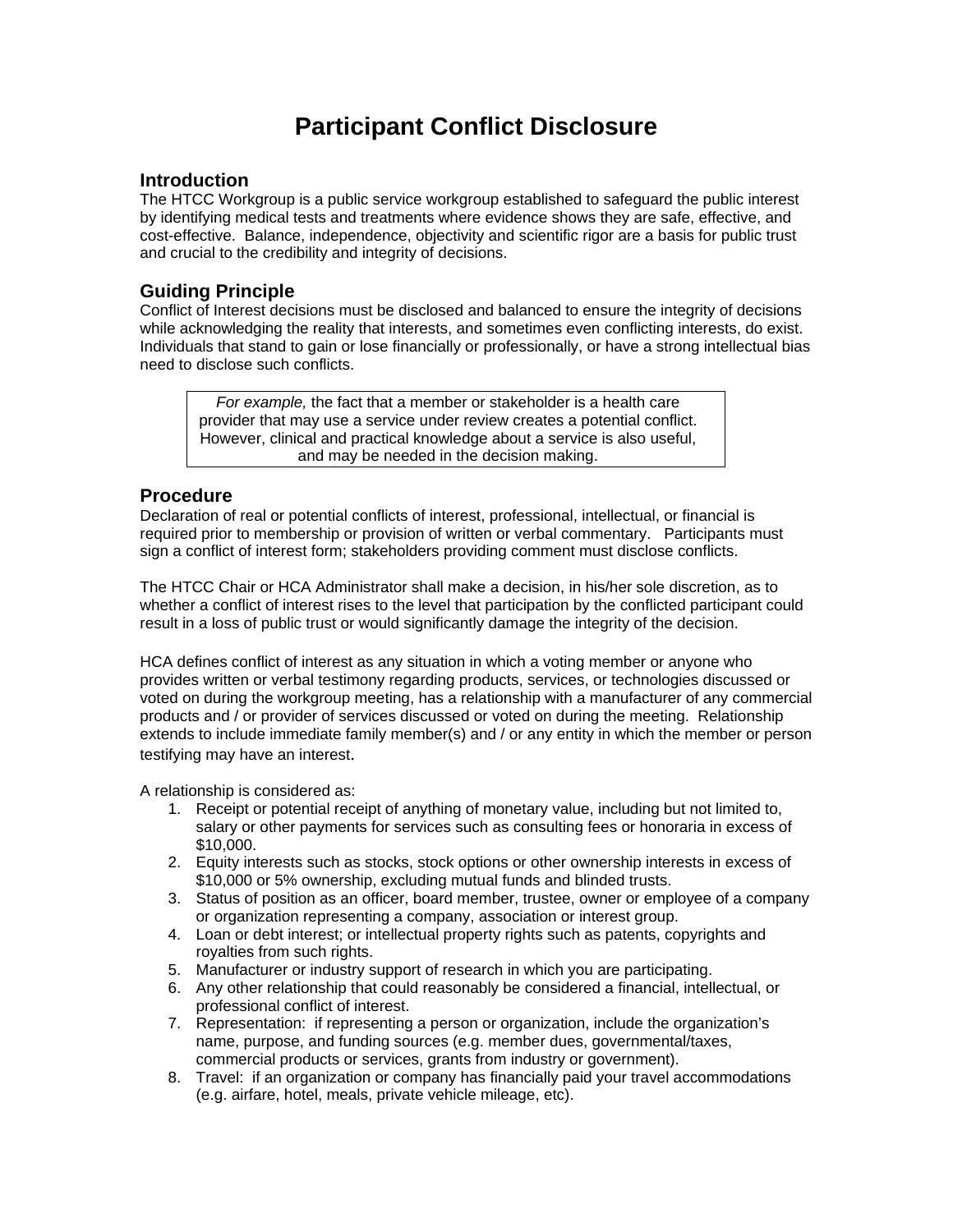## **Disclosure**

|    | <b>Potential Conflict Type</b>                           | <b>Yes</b> | No |
|----|----------------------------------------------------------|------------|----|
| 1. | Salary or payments such as consulting fees or            |            |    |
|    | honoraria in excess of \$10,000                          |            |    |
| 2. | Equity interests such as stocks, stock options or other  |            |    |
|    | ownership interests                                      |            |    |
| 3. | Status or position as an officer, board member, trustee, |            |    |
|    | owner                                                    |            |    |
| 4. | Loan or intellectual property rights                     |            |    |
| 5. | Research funding                                         |            |    |
| 6. | Any other relationship, including travel arrangements    |            |    |

Any unmarked topic will be considered a "Yes"

If yes, list name of organizations that relationship(s) are with and for #6, describe other relationship:

\_\_\_\_\_\_\_\_\_\_\_\_\_\_\_\_\_\_\_\_\_\_\_\_\_\_\_\_\_\_\_\_\_\_\_\_\_\_\_\_\_\_\_\_\_\_\_\_\_\_\_\_\_\_\_\_\_\_\_\_\_

\_\_\_\_\_\_\_\_\_\_\_\_\_\_\_\_\_\_\_\_\_\_\_\_\_\_\_\_\_\_\_\_\_\_\_\_\_\_\_\_\_\_\_\_\_\_\_\_\_\_\_\_\_\_\_\_\_\_\_\_\_

 $\overline{\phantom{a}}$  ,  $\overline{\phantom{a}}$  ,  $\overline{\phantom{a}}$  ,  $\overline{\phantom{a}}$  ,  $\overline{\phantom{a}}$  ,  $\overline{\phantom{a}}$  ,  $\overline{\phantom{a}}$  ,  $\overline{\phantom{a}}$  ,  $\overline{\phantom{a}}$  ,  $\overline{\phantom{a}}$  ,  $\overline{\phantom{a}}$  ,  $\overline{\phantom{a}}$  ,  $\overline{\phantom{a}}$  ,  $\overline{\phantom{a}}$  ,  $\overline{\phantom{a}}$  ,  $\overline{\phantom{a}}$ 

\_\_\_\_\_\_\_\_\_\_\_\_\_\_\_\_\_\_\_\_\_\_\_\_\_\_\_\_\_\_\_\_\_\_\_\_\_\_\_\_\_\_\_\_\_\_\_\_\_\_\_\_\_\_\_\_\_\_\_\_\_

 $\overline{\phantom{a}}$  ,  $\overline{\phantom{a}}$  ,  $\overline{\phantom{a}}$  ,  $\overline{\phantom{a}}$  ,  $\overline{\phantom{a}}$  ,  $\overline{\phantom{a}}$  ,  $\overline{\phantom{a}}$  ,  $\overline{\phantom{a}}$  ,  $\overline{\phantom{a}}$  ,  $\overline{\phantom{a}}$  ,  $\overline{\phantom{a}}$  ,  $\overline{\phantom{a}}$  ,  $\overline{\phantom{a}}$  ,  $\overline{\phantom{a}}$  ,  $\overline{\phantom{a}}$  ,  $\overline{\phantom{a}}$ 

\_\_\_\_\_\_\_\_\_\_\_\_\_\_\_\_\_\_\_\_\_\_\_\_\_\_\_\_\_\_\_\_\_\_\_\_\_\_\_\_\_\_\_\_\_\_\_\_\_\_\_\_\_\_\_\_\_\_\_\_\_\_\_\_\_\_

|                | <b>Potential Conflict Type</b>                 | Yes | No |
|----------------|------------------------------------------------|-----|----|
| 7 <sub>1</sub> | Representation: if representing a person or    |     |    |
|                | organization, include the name and funding     |     |    |
|                | sources (e.g. member dues, governmental/taxes, |     |    |
|                | commercial products or services, grants from   |     |    |
|                | industry or government).                       |     |    |

7. If yes, Provide Name and Funding Sources: \_\_\_\_\_\_\_\_\_\_\_\_\_\_\_\_\_\_\_\_\_\_\_\_\_\_\_\_\_\_\_\_\_\_\_

If you believe that you do not have a conflict but are concerned that it may appear that you do, you may *attach additional sheets* explaining why you believe that you should not be excluded.

| certify that I have read and understand this Conflict of Interest Form and that the<br>information I have provided is true, complete, and correct as of this date. |      |            |  |
|--------------------------------------------------------------------------------------------------------------------------------------------------------------------|------|------------|--|
|                                                                                                                                                                    |      |            |  |
| Signature                                                                                                                                                          | Date | Print Name |  |

**FOR QUESTIONS:** Denise Santoyo, Health Care Authority, 360-923-2742, PO Box 42712, Olympia, WA 98504-2712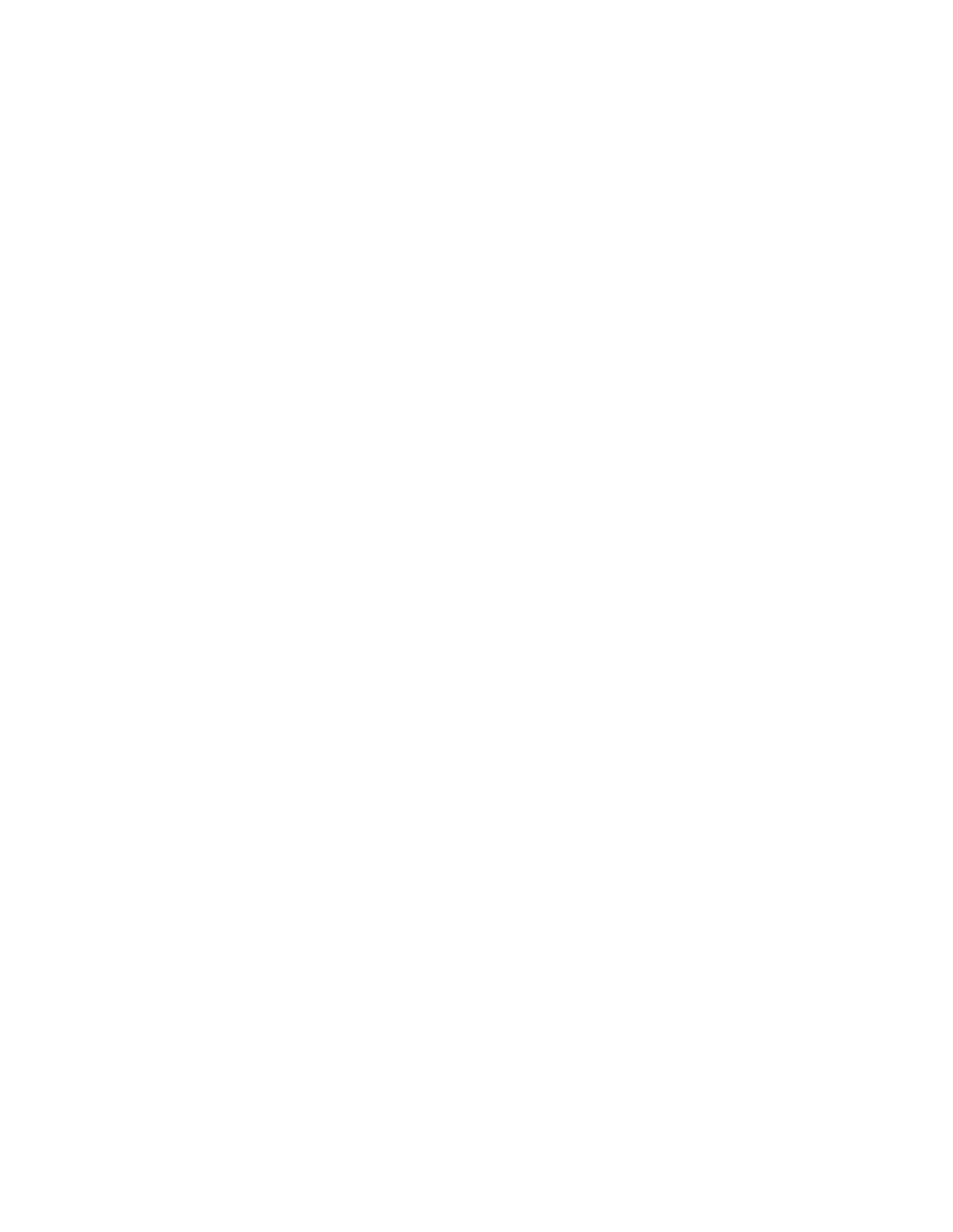## **PUBLIC MEETING GUIDE**

## **HTA Vision**

Achieve *better health care outcomes* for enrollees and beneficiaries of state programs by paying for proven health technologies that work.

#### **HTA Mission**

Base coverage on evidence that a medical procedure, device, or test is safe, effective, and provides value.

Purpose of this Document: To familiarize attendees and others with the Health Technology Clinical Committee (HTCC) meetings and provide information on typical agendas and processes related to the meetings. The HTCC is charged with making a decision about whether state agencies that purchase health care must pay for (cover) selected health technologies. The HTCC must consider and base its decision on evidence that it deems as the most objective and reliable and is charged with reviewing the evidence about the selected health technologies' safety, efficacy, effectiveness, or cost-effectiveness.

The public meeting is the final stage in the public process that begins with selection and announcement of the technology, a request for public input and search for evidence, and an independent review of the evidence presented in a draft (posted for public comment) and final technology assessment report. This evidence report, by law, forms the primary basis for the technology discussion and coverage decision.

## **Roles and Responsibilities**

There are five primary participant groups at the HTCC Meetings:

#### Health Technology Clinical Committee

The Health Technology Clinical Committee is an independent group of 11 practicing physicians and other health care providers appointed by the Health Care Authority Administrator. The meetings are convened for the committee, and led by the committee chair, to review evidence related to selected technologies and make coverage decisions.

#### Health Technology Assessment Program Staff

The Health Technology Assessment Program arranges for the meeting and provides staff support. The HTA Director facilitates the meetings, provides program updates and clarification of program requirements. The HTA Clinical Consultant provides an introduction and background related to the technology, assists in facilitating the committee discussion, ensures the committee abides by required and agreed criteria and maintains an evidence based focus.

#### State Agency Representatives

State agencies that purchase health care are required to participate in the program and implement the coverage decisions by the Committee. Agency representatives supply agency specific data and serve as subject matter experts to the HTCC for questions concerning agency utilization, outcomes, current and historical coverage policies, administrative feasibility, and any other information requested by the HTCC.

#### Technology Assessment Center

The Technology Assessment Centers' role is to present the technology assessment report and findings related to the selected topic, and to answer questions relating to the systematic review or evidence findings as requested by the HTCC.

#### Public

Public participants are welcome to observe the open meeting and are encouraged to take advantage of the program's opportunities throughout development of the topic to submit evidence for review by the Technology Assessment Center. The Chair has also designated a public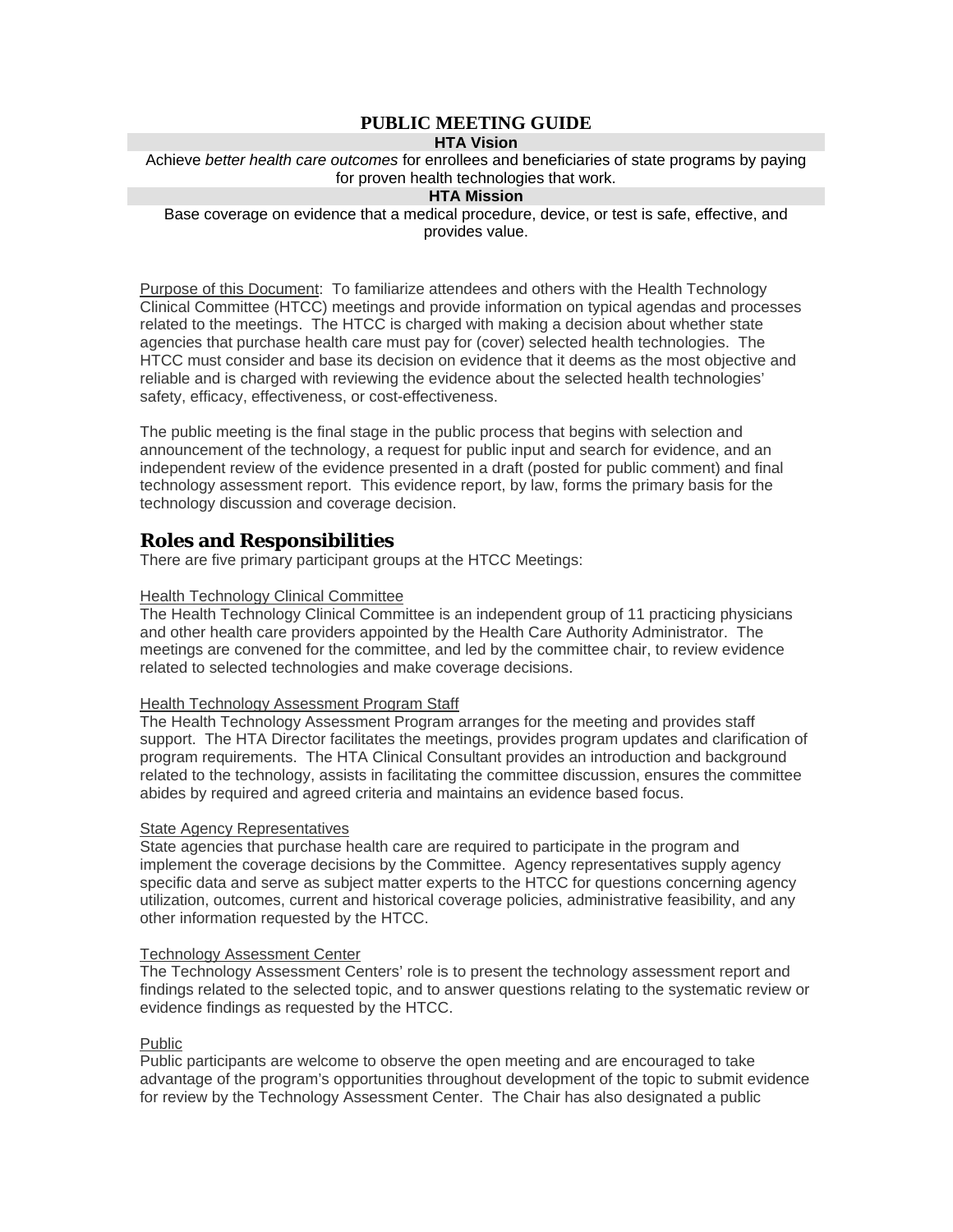comment period for participants desiring to comment at the meeting. Additional comments and recommendations are received by the HTA staff throughout the process.

#### Clinical Expert

The HTCC may request an expert clinician be present. The role of the clinical expert is to answer any committee questions about the clinical topic or process. Expert opinion may be needed to understand the context or technical details. Clinical experts sign a conflict of interest disclosure and agree not to advocate for a position and to be responsive to the committee's questions.

## **Typical Agenda**

HTCC meetings generally have the following five basic components. HTCC meetings are open to the public and any interested person may observe. At the conclusion of the day, the clinical committee members will vote and the Committee will make its recommendation.

#### Convene Meeting and Topic Introduction

This segment consists of the Chair and / or program director starting the meeting, any administrative housekeeping; opening remarks; program background or update information; as well as a review of the previous meeting's minutes and actions. The technology topics to be discussed during the meeting are introduced.

#### Public Comments

This segment consists of taking comments and recommendations from the public. The committee will hear public comments during a designated time only. This segment, typically thirty to forty-five minutes, can consist of two components: (a) scheduled comments and (b) open public comments.

(a) Public attendees who contacted the HTA program and provided presentation materials prior to the meeting will address the committee and present information relevant to the agenda. Time is limited to five minutes each.

(b) Other attendees who are present at the meeting may give oral comments to the committee. Time is limited to three minutes.

#### Agency Data

This segment includes agency representative(s) presentation of agency experience, including information about topic selection; current coverage policy; agency utilization and outcomes experience; and recommendations. Overall time is typically limited to fifteen to thirty minutes.

#### Evidence Report

This segment consists of the description of the technology and a presentation of the types and strength of evidence as reported by the technology assessment center. Overall time is typically limited to thirty minutes.

#### Committee Discussion and Outcome

This segment is the main purpose of the meeting and is for the clinical committee to openly deliberate the technology topic(s) under review. Generally, one of four decisions is made by the committee: (1) Cover the technology, (2) cover the technology in certain circumstances, (3) not cover the technology, or (4) request further information or an ad-hoc advisory group input related to the technology or a certain aspect of the technology.

The Committee Chair directs staff to prepare a draft findings and decision document based on the committee vote. The committee votes to adopt the decision at the next public meeting after the document has been drafted and posted for public comment on the HTA website.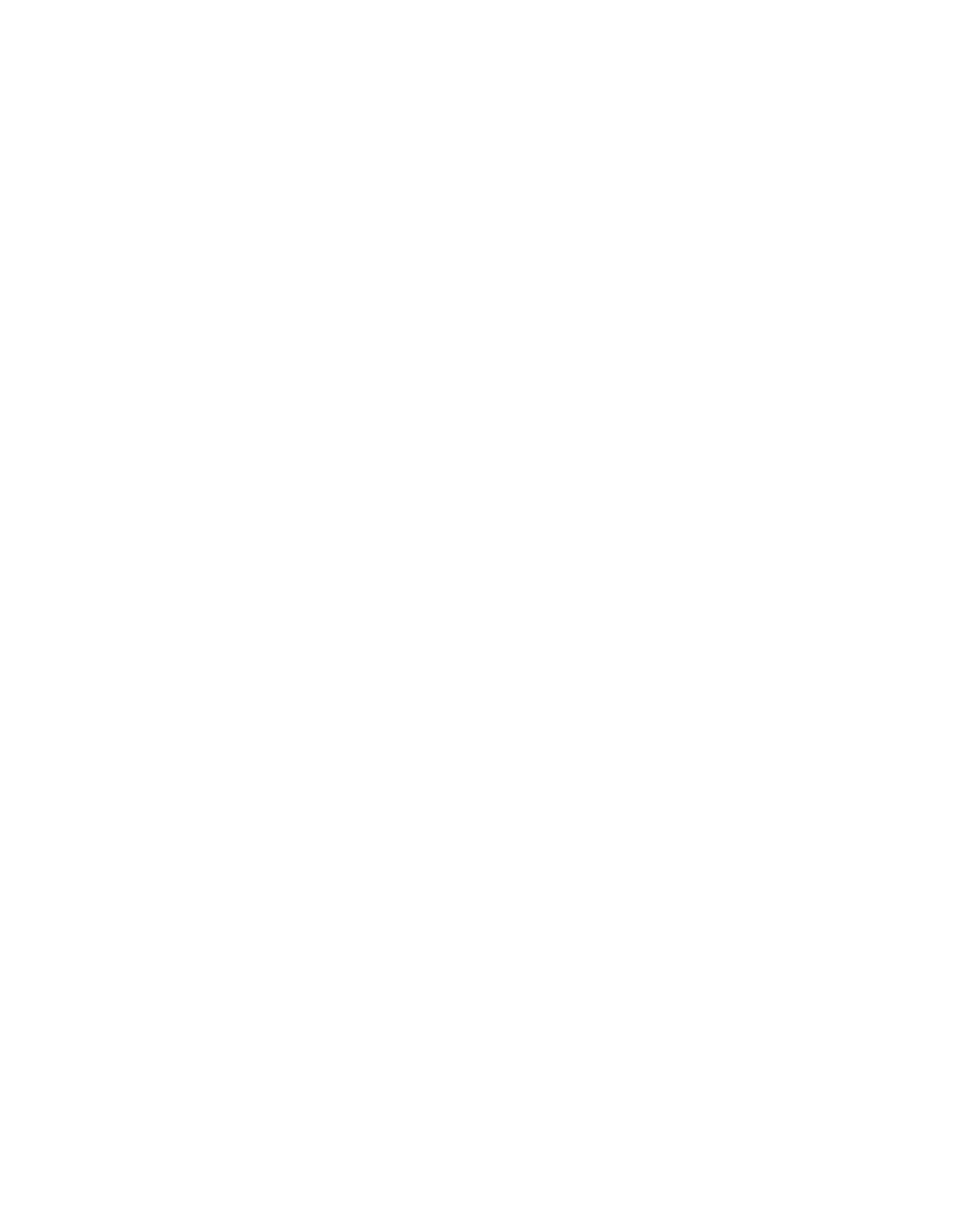### **HTCC - CLINICAL EXPERT – EMAIL ROLE INTRODUCTION**

Thanks for your consideration to be a clinical expert to the WA Health Technology Clinical Committee (HTCC).

In order to fulfill your role in assisting the HTCC, we have included information to familiarize you with the program and legislative requirements. More information, including the process, key questions, evidence report for the upcoming topic, can be accessed at our website: [www.hta.hca.wa.gov.](http://www.hta.hca.wa.gov/)

Program Basics: By statute, WA state has a program (Health Technology Assessment or HTA) to use unbiased evidence and a committee of practicing clinicians to review and make coverage decisions on healthcare procedures, tests, and devices for beneficiaries of public financed healthcare (Medicaid, L&I, public employees). HTA solicits nominations of topics and selects topics for review where there is concern about safety, efficacy, or cost. HTA commissions an evidence vendor to review the evidence and rank its quality. Quarterly, a standing group of clinicians, the HTCC, meets to review topics, relying primarily on the completed evidence report, and it makes coverage decisions that the agencies abide by based on safety, efficacy and cost. All processes are subject to public comment. The HTA and HTCC are a national model, working diligently to combine clinician judgment with scientific evidence in a public forum to make important policy.

Clinical Expert Role: The committee recently requested HTA attempt to identify a clinical expert that would be available at the public meeting in order to answer HTCC questions about the technology or procedure that generally only an expert would know. The role of the clinical content expert is to answer technical or practical questions the committee has about the technology in question. The physician performing this role is compensated for their time at the meeting. It is a tricky role in that the clinical expert is not there as an advocate or to give recommendations on coverage policy or opine on the evidence. It is perfectly OK, expected actually, if the clinical content expert has an opinion about the technology, it's role, and whether or not it should be covered. However, the committee will NOT ask the clinical content expert whether they think it should be covered. It's the committee's decision to make based on the statutory criteria. This role is to support the committee and respond to technical questions posed by the chair.

Steps to complete prior to meeting: We need you to complete the conflict disclosure form, and send a short CV or bio for the Chair to make an introduction from.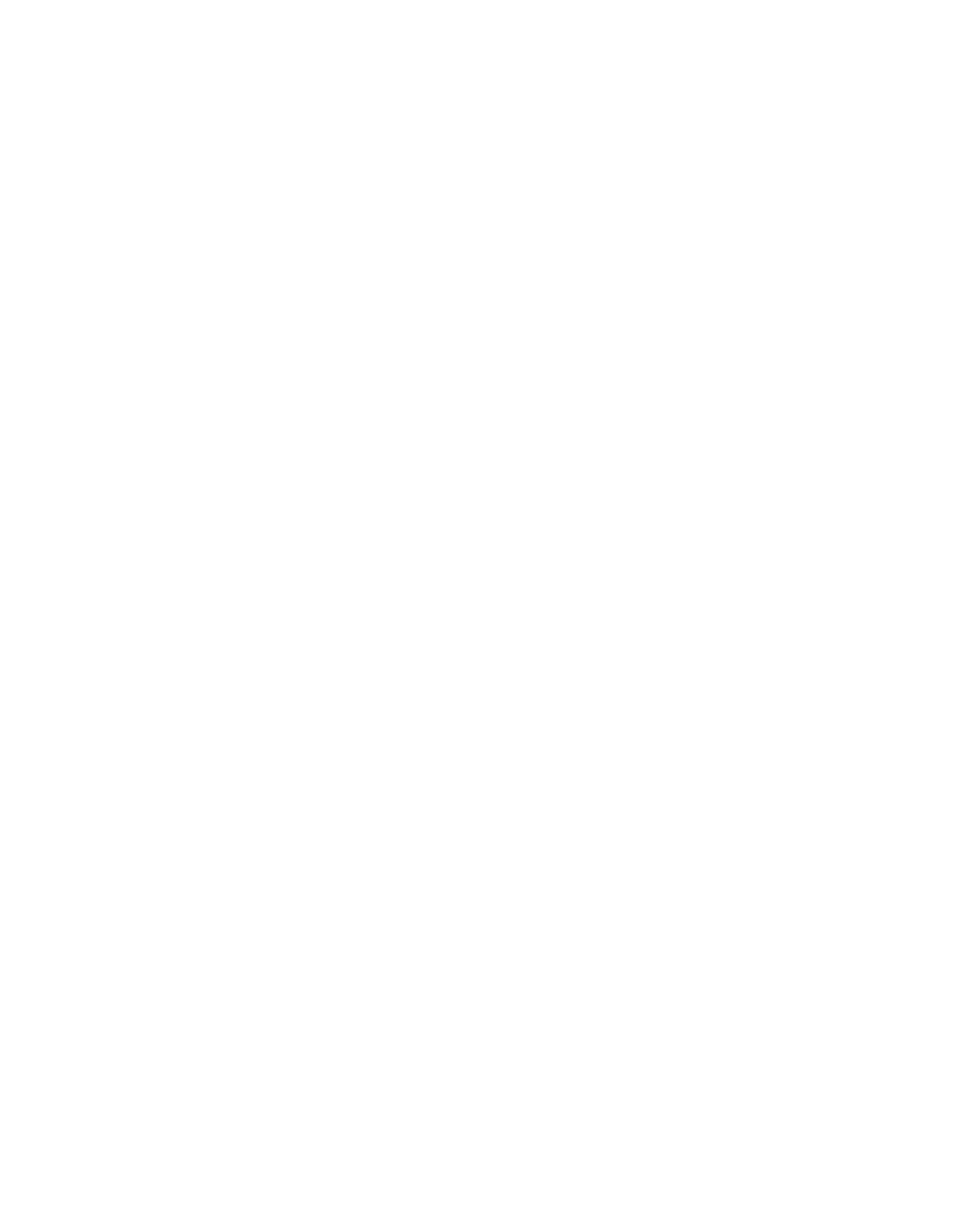## **OTHER PROGRAM EXAMPLES California Technology Assessment Forum Guidelines for Guest Testimony**

The following guidelines for guest testimony have been developed to ensure the most productive use of the time is available. Following the guidelines will ensure that your testimony makes the most positive contribution regarding the safety and efficacy of the technology being reviewed.

- 1. Declare any real or potential conflicts or interest, professional or financial, before making comments
- 2. Limit comments to 3 to 5 minutes
- 3. Speak to the recommendation
- 4. Specifically reference the technology assessment criteria
- 5. Focus on facts and direct scientific evidence, especially any issues related to the review of the scientific evidence itself including:
	- a. Evidence not reviewed but available from peer-reviewed publications
	- b. Interpretations of the evidence cited in the technology review

**Please note:** Unpublished evidence derived from abstracts is not considered in the reviews.

- 6. Do not repeat points made previously
- 7. Educate and inform the panel and attendees as to:
	- a. Study design issues that limit the availability of evidence for review
	- b. The possibility of developing better evidence, including any pending studies
	- c. Size of the possible health effect from the technology *relative to the existing standard of care*. This should include any disadvantages / risks in addition to benefits.
- 8. Avoid anecdotal information

**Please note:** The meeting format does not support the use of hand-outs, PowerPoint or slide presentation at the meeting itself. Guest commentary in writing to the Forum is strongly encouraged prior to the meeting.

California Technology Assessment Forum Mission Statement:

"To identify medical technologies that improve health"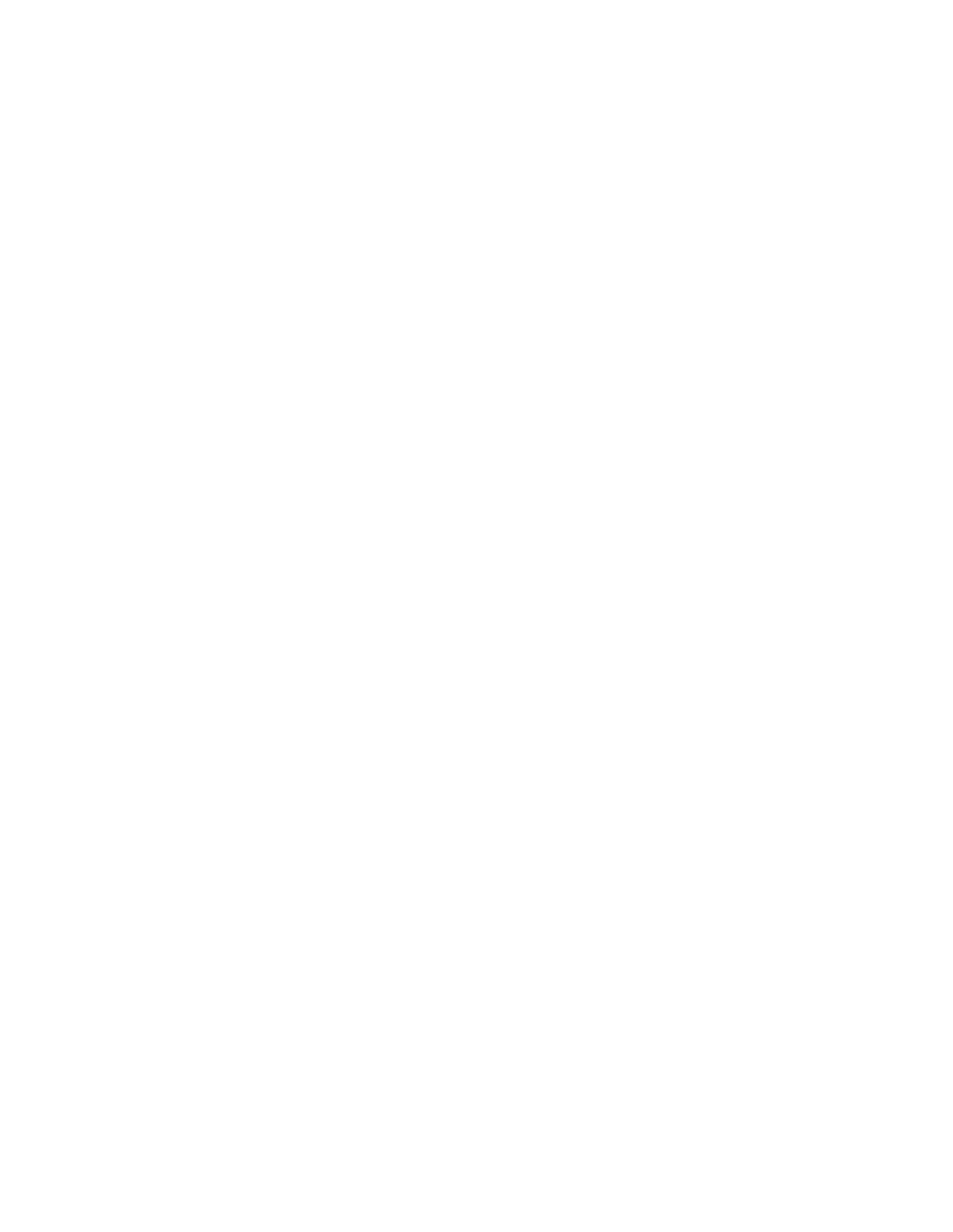## **CTAF Policy on Disclosure of Conflict of Interest**

The Blue Shield of California Foundation defines conflict of interest as any situation in which a voting CTAF Panel Member or anyone who provides written or verbal testimony regarding technologies discussed and voted on during the CTAF meeting, has a relationship with the manufacturer of any commercial products and / or providers of commercial services discussed and voted on during the CTAF meeting. A relationship is considered as:

- 9. Receipt or potential receipt of anything of monetary value, including but not limited to, salary or other payments for services such as consulting fees or honoraria in excess of \$10,000.
- 10. Equity interests such as stocks, stock options or other ownership interests in excess of \$10,000.
- 11. Status of position as an officer, board member, trustee, owner or employee of a company.
- 12. Loan or debt interest; or intellectual property rights such as patents, copyrights and royalties from such rights.
- 13. Manufacturer support of research in which you are participating.
- 14. Any other relationship that could reasonably be considered a financial conflict of interest.

Relationship extends to include immediate family member(s) and / or any entity in which the voting Panel Member or person testifying may have an interest.

Any perceived conflicts of interest must be identified verbally or in writing by anyone who testifies on behalf of any commercial products and / or providers of commercial services discussed and voted on during the CTAF meeting.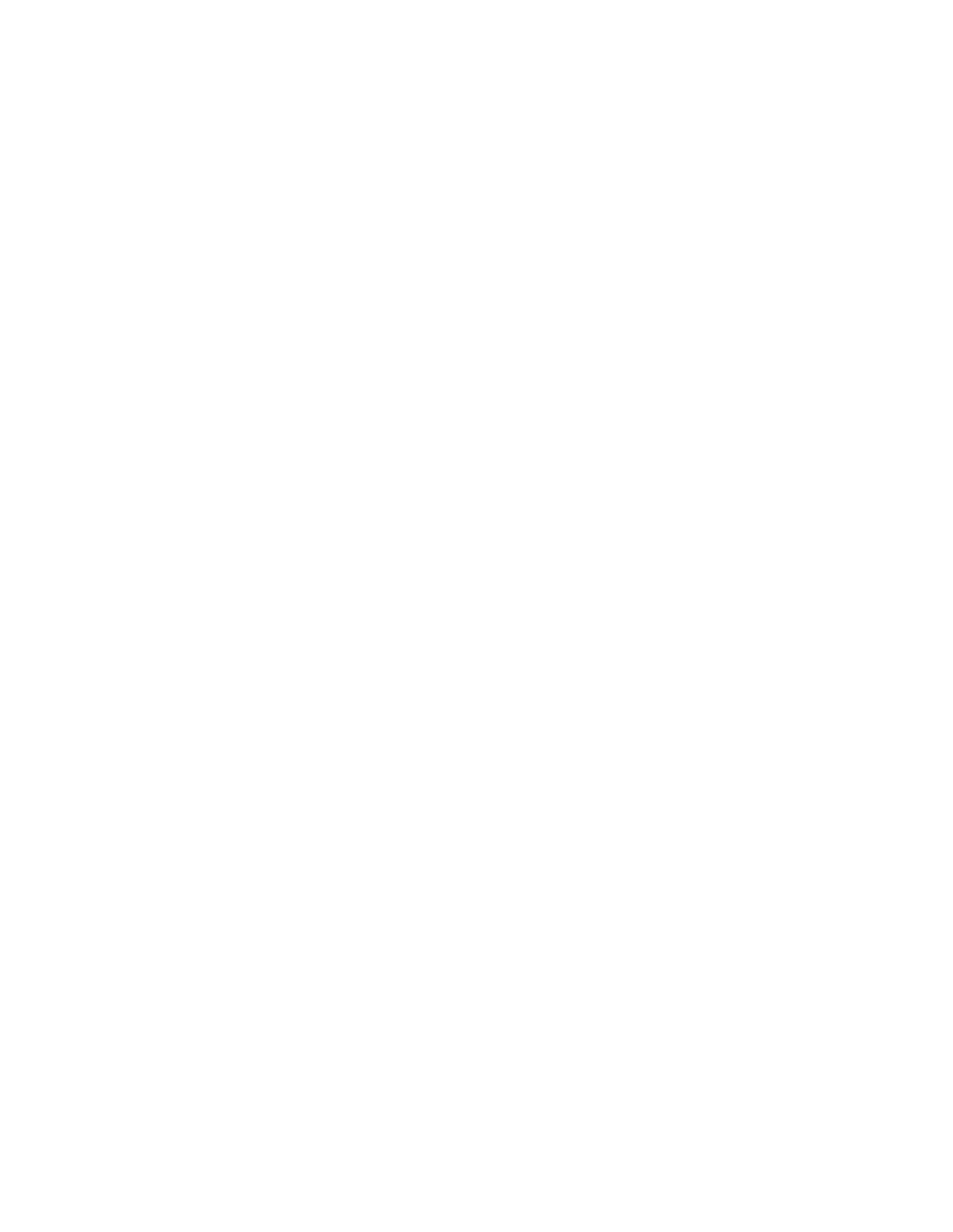## <http://www.cms.gov/FACA/Downloads/speakingguidelines.pdf>

## MEDICARE COVERAGE ADVISORY GROUP

## **Guidelines for Speaking at Public Hearings:**

CMS encourages participation from the public during the public hearing portion of advisory committee meetings. A specific time allotment is scheduled at each of these meetings, so that individuals may have an opportunity to express their views.

If you wish to address the committee, please observe the following guidelines:

1. Submit your wish to participate orally or in writing by providing your name, address and telephone number to the designated CMS staff person listed in the *Federal Register* notice announcing the advisory committee meeting. In addition, please state the general nature of the presentation and the approximate time desired. If you are speaking on behalf of an organization or group, please include the name of the group and a brief description. Also, if you are a member of a group that will have more than one presenter, please list each presenter's name, address and telephone number. This notification may be submitted by FAX or telephone and should be received by CMS not later than the deadline date listed in the *Federal Register* notice announcing the advisory committee meeting. CMS staff will make every effort to accommodate requests to speak from individuals received after the deadline listed in the Federal Register notice. However, this may not always be possible and will depend upon the number of requests to speak.

2. Submit a copy of all written information to be discussed during the meeting in advance to the designated CMS staff person; this material may be distributed or mailed by CMS to the committee. [The mailing or distribution of materials to the committee may be undertaken only by CMS unless CMS grants permission to a person to mail or distribute the material.]

3. Once CMS receives requests, an amount of time will be allotted to each speaker. The time allotted to each speaker will depend upon the number of requests received and the amount of time that has been assigned to the open public hearing portion of the meeting. CMS staff will contact the speakers, by FAX or telephone, to confirm their participation, inform each speaker of the time that has been allotted for his/her presentation, and answer questions. If any extra time remains, every effort will be made to accommodate any late requests.

4. Specify the amount of time your presentation will require. CMS staff may ask speakers with similar viewpoints to consolidate their presentations.

5. Incorporate into your presentation an explanation of your financial association, if any, with the company(ies) whose products, services, or procedures are being considered by the CMS advisory committee. For example, if a company has paid your transportation or other expenses to appear at the meeting or your organization receives funding from a company, this should be disclosed in your comments.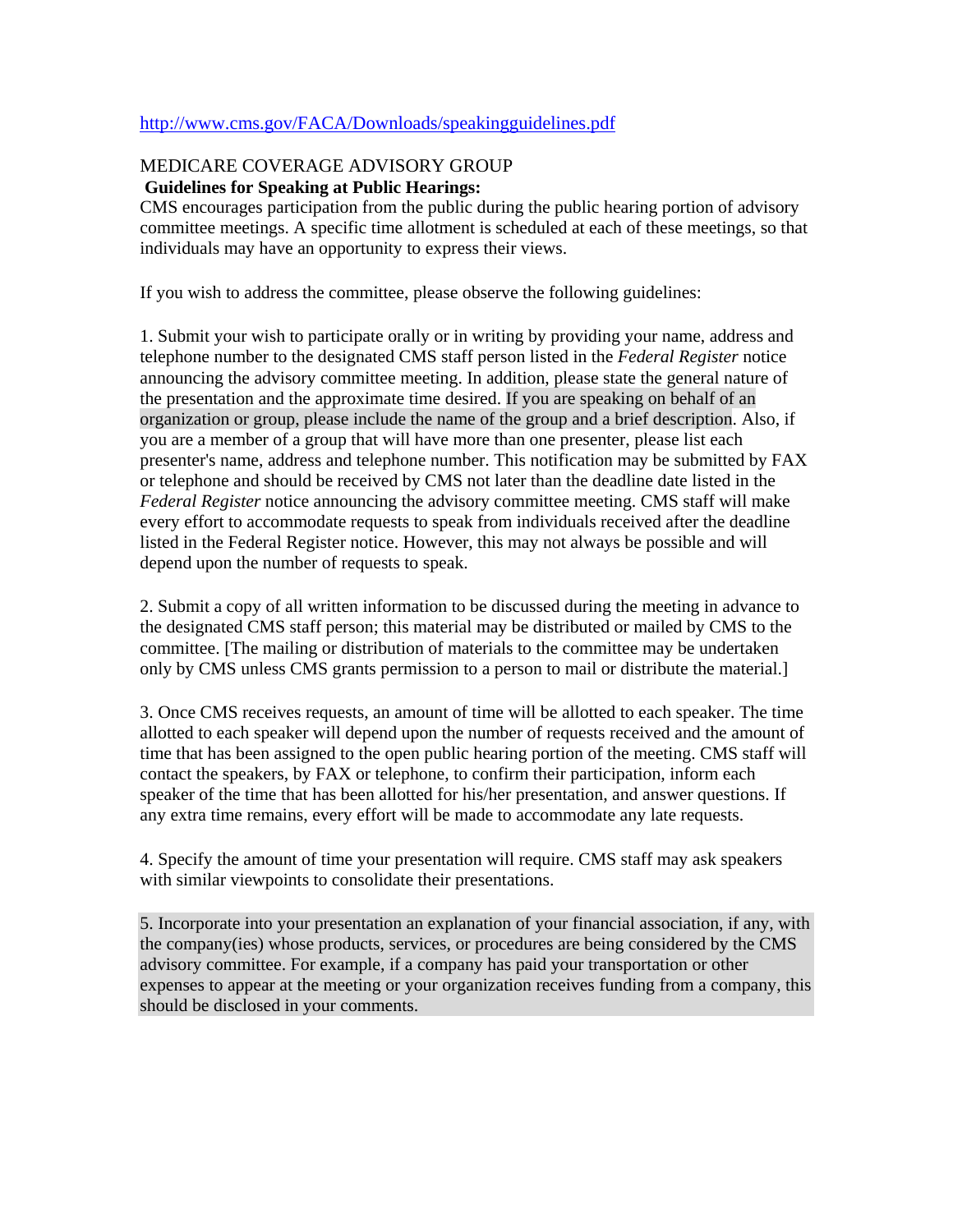6. Prepare paper copies (20) of slides or overheads you plan to use. The copies will be distributed during the meeting to members of the advisory committee and incorporated into the permanent record.

Please contact the designated CMS staff person if you cannot attend the open public hearing during the time scheduled and would still like to make a presentation, or if you arrive late to the meeting. In either case, every reasonable effort will be made to arrange for you to speak at another time during the meeting, to have your statement read by a representative, or to have your complete or summarized statement included in the record. However, once the public hearing portion of the meeting has ended, further oral comments from the public will be accepted only if time permits and at the discretion of the advisory committee Chairperson.

## SOME TIPS ON SPEAKING AT THE OPEN PUBLIC HEARING

- If CMS staff anticipate a large audience, reserved seats will be set aside for speakers at the open public hearing. Please check at the registration table to introduce yourself and to see if reserved seating has been arranged for you. If not, you are welcome to sit wherever you choose. The CMS executive secretary may be coordinating many last minute details and may only have a few minutes to greet you. However, there will be CMS staff available to welcome you and answer your questions.
- When your name is called to speak, you usually will have a choice about where to deliver your remarks. There are usually three microphone choices:
	- o a podium microphone in front of the meeting room,
	- o a lapel microphone, also on the podium at the front of the room,
	- o an audience microphone, located on the floor in the middle of the aisle.
- If you speak from the podium, there may be a three-light system to assist you in keeping track of your time allotment. The green light comes on when you begin. The yellow light comes on near the end of your time allotment, and the red light appears when your time has expired. If you speak from the audience microphone, the CMS executive secretary will remind you when your time allotment is close to expiring.
- When you have completed your statement, the advisory committee members may ask you questions. Please remain at the microphone until the questioning is completed.

Thank you for your interest in participation in the CMS advisory committee process.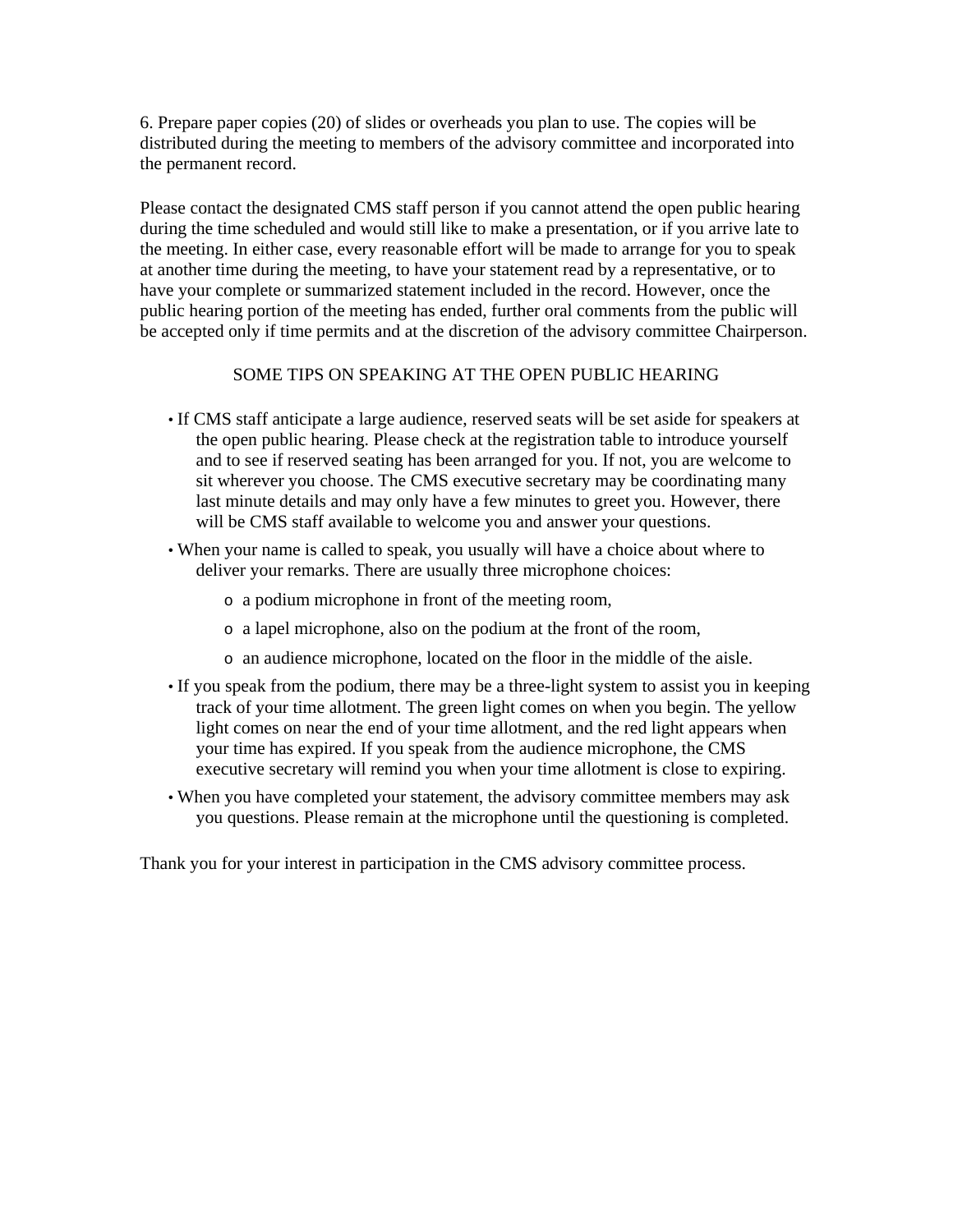



# **CONFLICT OF INTEREST FORM**

Health Resources Commission asks that you complete this Conflict of Interest form to help us in the decision making process for appointments to a Health Resources Commission or any of its subcommittees. IF YOU ARE SELECTED TO SERVE ON A HEALTH RESOURCES COMMISSION OR ITS SUBCOMMITTEES, YOU WILL BE SUBJECT TO CONFLICT OF INTEREST DISCLOSURE REQUIREMENTS IN ORS CHAPTER 244 AS A PUBLIC OFFICIAL.

This form is due on an annual basis, although you should update the form with the Health Resources Commission within 15 days of a material change in the information provided to the Commission. You may wish to retain a copy of this form.

**\_\_\_\_\_\_\_\_\_\_\_\_\_\_\_ \_\_\_\_\_\_\_\_\_\_\_\_\_\_\_\_\_\_\_\_\_\_\_\_\_ Your Name (Please Print) (Date signed)** 

## **1. BUSINESS OFFICE OR DIRECTORSHIP; ASSUMED BUSINESS NAME**

If you or a member of your household was an officer or director of a business during the immediate preceding calendar year, please indicate the following:

| Title of Office/Directorship | <b>Business Name &amp; Address</b> | $\sim$<br><b>Business Type</b> |
|------------------------------|------------------------------------|--------------------------------|
|                              |                                    |                                |
|                              |                                    |                                |
|                              |                                    |                                |
|                              |                                    |                                |
|                              |                                    |                                |
|                              |                                    |                                |
|                              |                                    |                                |

If you or a member of your household did business under an assumed business name during the immediate preceding calendar year, show the following information:

| adding the immediate proceding calculating your, onew the renowing imprintation. |                         |                      |  |  |
|----------------------------------------------------------------------------------|-------------------------|----------------------|--|--|
| Name of Business                                                                 | <b>Business Address</b> | <b>Business Type</b> |  |  |
|                                                                                  |                         |                      |  |  |
|                                                                                  |                         |                      |  |  |
|                                                                                  |                         |                      |  |  |
|                                                                                  |                         |                      |  |  |
|                                                                                  |                         |                      |  |  |
|                                                                                  |                         |                      |  |  |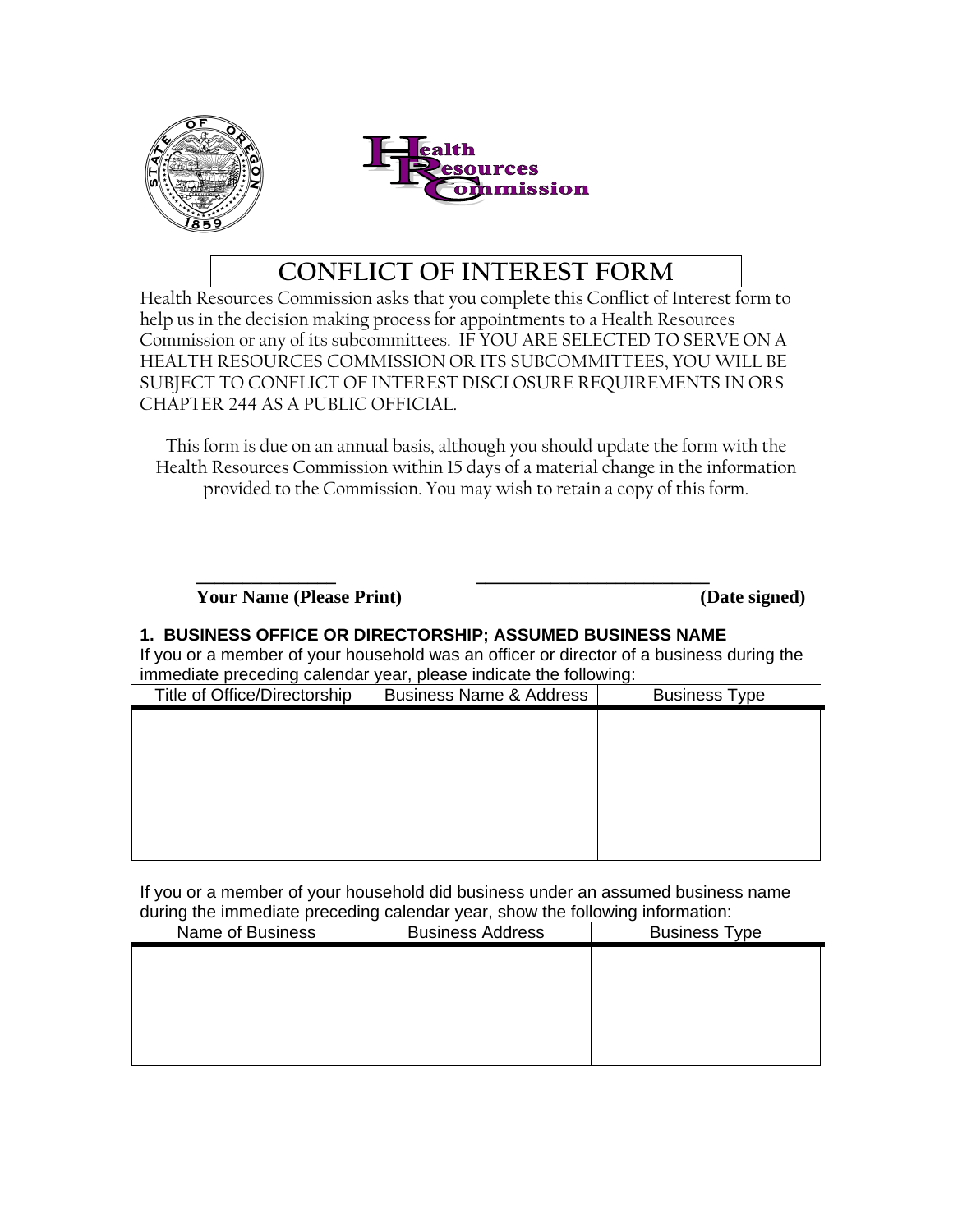## **2. HONORARIUM**

If you received an honorarium of more than \$50 during the immediate preceding calendar year, please list all such honoraria:

| <b>Received From</b> | Address | Describe Appearance/Service |
|----------------------|---------|-----------------------------|
|                      |         |                             |
|                      |         |                             |
|                      |         |                             |
|                      |         |                             |

**3. SOURCES OF INCOME (Be specific as to identity & description of each source)**  Identify the income source(s) which produced **10% or more** of the combined total gross household income received by you or a member of your household during the immediate preceding calendar year. If you receive compensation for being a public official, include such compensation as a source of income.

| Name & Address of Source | <b>Describe Source</b> | <b>Received By</b> |
|--------------------------|------------------------|--------------------|
|                          |                        |                    |
|                          |                        |                    |
|                          |                        |                    |
|                          |                        |                    |
|                          |                        |                    |

| Does an income source listed above do business, or could it reasonably be expected to |
|---------------------------------------------------------------------------------------|
| do business, with the public body you wish to serve or over which you may have        |
| authority? Yes $\Box$ No $\Box$                                                       |

Does an income source listed above have a legislative or administrative interest in the public body you wish to serve or over which you may have authority? Yes  $\Box$  No  $\Box$ 

## **4. SHARED BUSINESS WITH LOBBYIST**

If you or a member of your household shared a partnership, joint venture, or similar substantial economic relationship with a paid lobbyist during the immediate preceding calendar year, or were employed by or employed a paid lobbyist during that time, please list the following: (Note: owning stock in a publicly traded company in which the lobbyist also owns stock is not a relationship which requires disclosure):

| Name of Lobbyist | <b>Business Name</b> | <b>Business Type</b> |  |
|------------------|----------------------|----------------------|--|
|                  |                      |                      |  |
|                  |                      |                      |  |
|                  |                      |                      |  |
|                  |                      |                      |  |
|                  |                      |                      |  |
|                  |                      |                      |  |

## *PROVIDE THE INFORMATION REQUESTED IN ITEMS 5, 6, 7 ONLY IF***:**

A. It involves an individual or business that did business with, or reasonably could be expected to do business with, the public body you wish to serve or over which you may have authority; or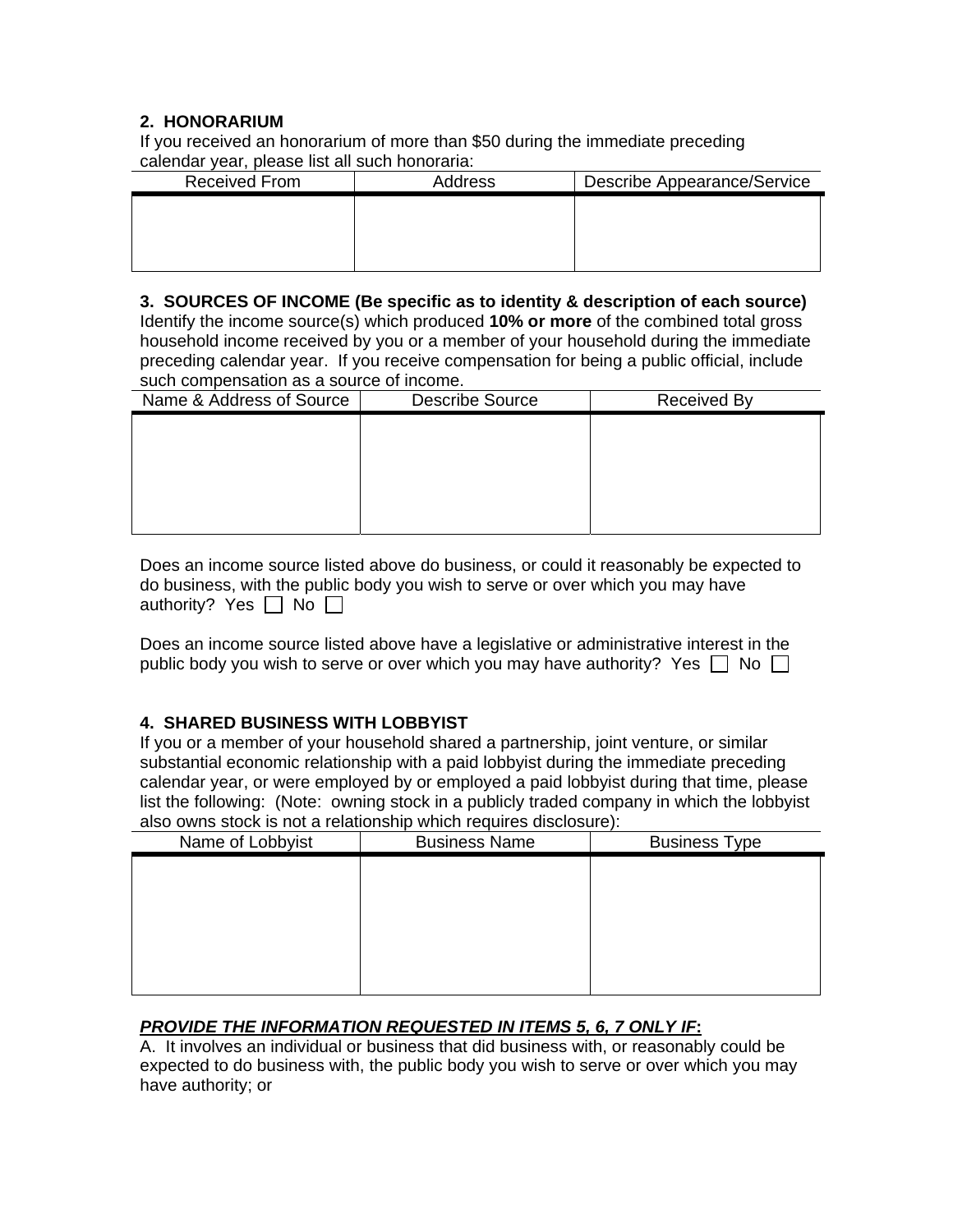B. The information requested involves an individual or business with a legislative or administrative interest in the public body you wish to serve or over which you may have authority.

## **5. INCOME OF MORE THAN \$1,000**

List each source (not amounts) of income over \$1,000, **other than a source listed under question 3 on this form,** which you or a member of your household received during the immediate preceding calendar year:

| Income Source | Address | Description |
|---------------|---------|-------------|
|               |         |             |
|               |         |             |
|               |         |             |
|               |         |             |
|               |         |             |
|               |         |             |

### **6. BUSINESS INVESTMENT OF MORE THAN \$1,000**

If you or a member of your household had a personal, beneficial interest or investment in a business during the immediate preceding calendar year of more than \$1,000, list the following (DO NOT list the amount of the investment. DO NOT include individual items in a mutual fund or blind trust, a time or demand deposit in a financial institution, shares in a credit union, or the cash surrender value of life insurance):

| <b>Business Name &amp; Address</b> | <b>Brief Description of Business</b> |  |
|------------------------------------|--------------------------------------|--|
|                                    |                                      |  |
|                                    |                                      |  |
|                                    |                                      |  |
|                                    |                                      |  |
|                                    |                                      |  |

## **7. SERVICE FEE OF MORE THAN \$1,000**

List each person for whom you performed a service for a fee of more than \$1,000 in the immediate preceding calendar year. (DO NOT list fees if you are prohibited from doing so by law or professional ethics including professional ethics for attorneys, physicians, psychologists, certified public accountants, etc.):

| - ت - ت - ت<br>Name | $\cdot$ = $\cdot$ = $\cdot$ =<br>Name | Name |
|---------------------|---------------------------------------|------|
|                     |                                       |      |
|                     |                                       |      |
|                     |                                       |      |
|                     |                                       |      |
|                     |                                       |      |
|                     |                                       |      |

| <b>Signature</b>                 | Date                               |
|----------------------------------|------------------------------------|
| Please return by mail or fax to: | <b>Health Resources Commission</b> |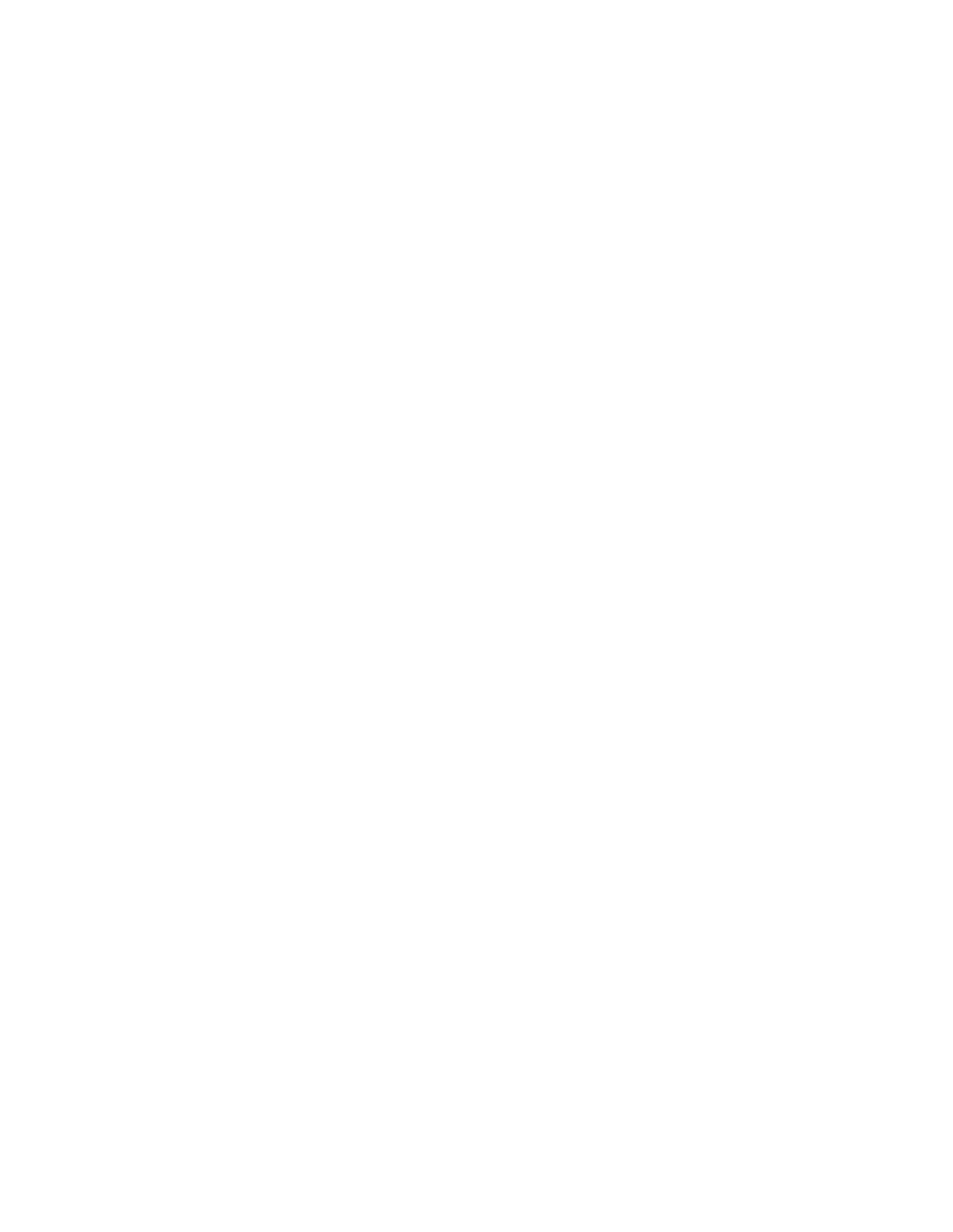|                | <b>Topic</b>                   | <b>Vendor</b> | <b>HTA</b><br>KQ | fKey Qs | <b>First</b><br>draft | <b>Final</b><br>draft | <b>HTCC</b><br>dates |
|----------------|--------------------------------|---------------|------------------|---------|-----------------------|-----------------------|----------------------|
| $\mathbf{1}$   | Hyaluronic Acid                | <b>OHSU</b>   | $\times$         | 1/15/10 | 4/2/10                | 4/16/10               | 5/14/10              |
| $\overline{2}$ | <b>Spinal Cord Stimulation</b> | <b>SRI</b>    | $\times$         | 2/25/10 | 6/20/10               | 7/23/10               | 8/20/10              |
| 3              | <b>Breast MRI</b>              | <b>OHSU</b>   | $\times$         | 5/7/10  | 6/28/10               | 7/23/10               | 8/20/10              |
|                | <b>Total Knee Arthroplasty</b> | <b>SRI</b>    | $\times$         | 3/30/10 | 8/23/10               | 9/22/10               | 10/22/10             |
|                | Vertebroplasty $(V, K, S)$     | <b>SRI</b>    | $\times$         | 4/22/10 | 9/13/10               | 10/13/10              | 12/10/10             |
|                | <b>Glucose Monitoring</b>      |               | $\times$         | 5/7/10  |                       |                       |                      |
|                | Ultrasound in pregnancy        |               | $\times$         | 5/7/10  |                       |                       |                      |
|                |                                |               |                  |         |                       |                       |                      |
|                | Sleep Apnea                    |               |                  |         |                       |                       |                      |
|                | Abdominal/pelvis MRI/CT        |               |                  |         |                       |                       |                      |
|                | <b>ABA</b> Therapy             |               |                  |         |                       |                       |                      |
|                | Spinal Injections              |               |                  |         |                       |                       |                      |
|                |                                |               |                  |         |                       |                       |                      |

# 2010 WA HTA Topics **-- DRAFT**

*Italics are preliminary dates*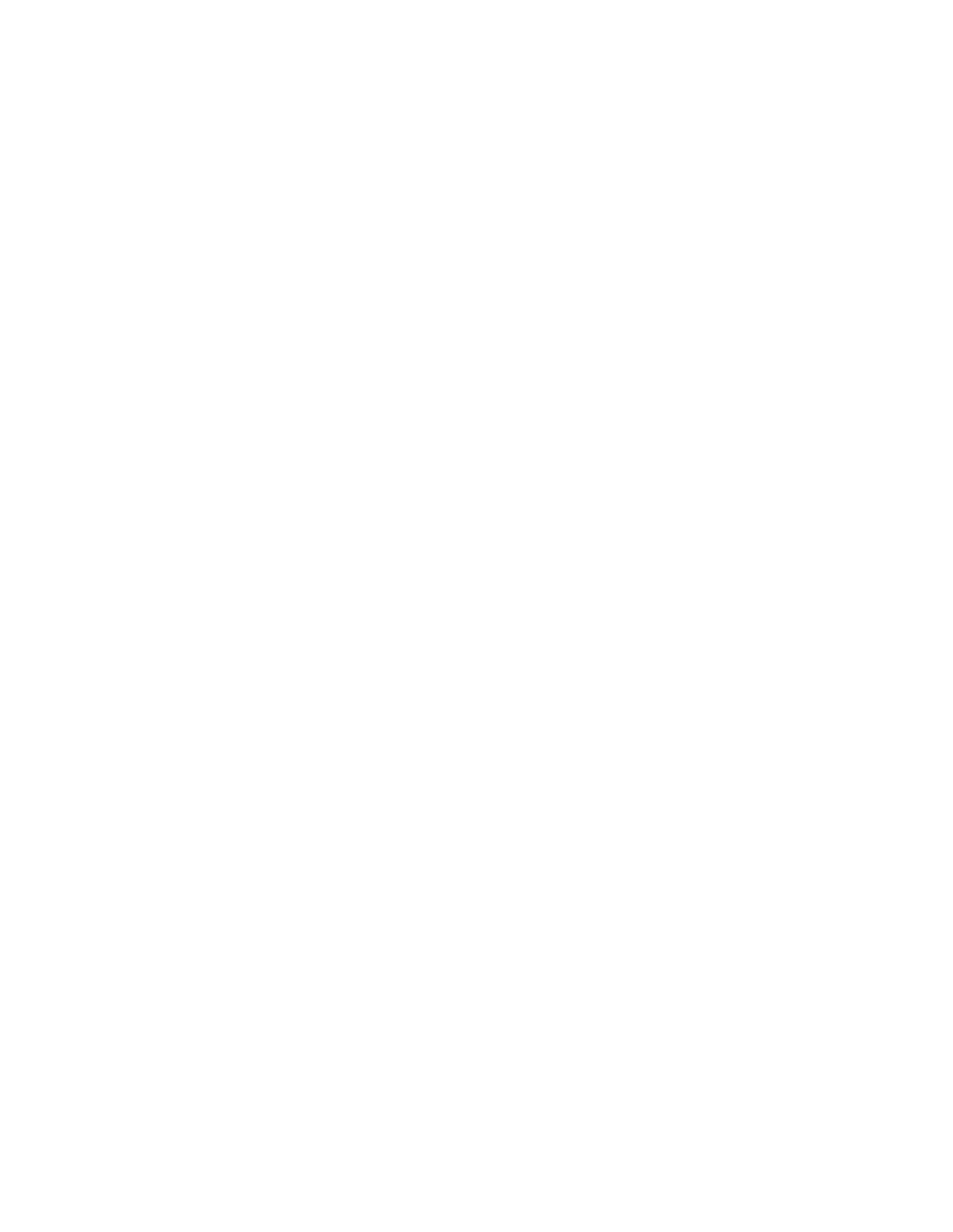| <b>Technologies</b>                                                                              |             | <b>HTCC Decision</b>                                             | <b>AGENCY (DSHS) Implementation</b>    |                                                                                                                                                                                                                                                                          |  |
|--------------------------------------------------------------------------------------------------|-------------|------------------------------------------------------------------|----------------------------------------|--------------------------------------------------------------------------------------------------------------------------------------------------------------------------------------------------------------------------------------------------------------------------|--|
| <b>Topic</b>                                                                                     | <b>Date</b> | Coverage                                                         | <b>Date</b>                            | <b>Activity</b>                                                                                                                                                                                                                                                          |  |
| <b>Upright MRI</b>                                                                               | 7-May       | <b>No</b>                                                        | <b>DONE 7/2009</b>                     |                                                                                                                                                                                                                                                                          |  |
| Pediatric Bariatric Surgery - Under 18                                                           |             | No                                                               | <b>DONE</b><br>no change<br>required   |                                                                                                                                                                                                                                                                          |  |
|                                                                                                  |             | Yes/                                                             | <b>DONE</b>                            | We revu the requests for this age group when asked, we may change WAC later, but it isn't                                                                                                                                                                                |  |
| Pediatric Bariatric Surgery - 18-21 yr                                                           | 7-Aug       | Conditions                                                       | 9/2009                                 | necessary to follow this HTA recommendation.                                                                                                                                                                                                                             |  |
| Spinal Fusion for Chronic Low Back<br>Pain and Uncomplicated Lumbar<br>Degenerative Disc Disease | 7-Nov       | Yes /<br>Condition                                               | Not Done<br><b>ETA</b><br>1/30/2011    | Has to wait for at least 6 months post P1. We'll start working on developing pain clinic network<br>late spring 2010.                                                                                                                                                    |  |
| Discography                                                                                      | 8-Feb       | No                                                               | <b>DONE</b><br>1/2010                  |                                                                                                                                                                                                                                                                          |  |
| Computed Tomographic Colonography<br>(CTC) // Virtual Colonoscopy                                | 8-Feb       | <b>No</b>                                                        | <b>DONE</b><br>no change<br>required   |                                                                                                                                                                                                                                                                          |  |
| Intrathecal Pumps (for chronic non-<br>cancer pain)                                              | 8-Aug       | No                                                               | <b>DONE</b><br>1/2010                  | DSHS cannot indicate a service is non-covered for specific diagnoses per CFR. Therefore, we<br>are publishing medical necessity criteria to implement the HTA recommendations (e.g. to be<br>reimbursable this has to be used for spasticity or pain related to cancer). |  |
| Arthroscopic Surgery of the Knee                                                                 | 8-Aug       | No.                                                              | <b>DONE</b><br>1/2010                  | We require PA for this already; we are altering review criteria physicians apply.                                                                                                                                                                                        |  |
| <b>Artificial Discs</b>                                                                          | 8-Oct       | Yes /<br>Conditions                                              | In progress<br><b>ETA</b><br>1/30/2011 | Cervical and Lumbar level requires PA; can't apply pain clinic requirement, will try for 6 months<br>post P1, with lumbar fusion program.                                                                                                                                |  |
| Computed Tomographic Angiography<br>(CTA for cardiac care)                                       | 8-Nov       | Yes/<br>Conditions                                               | <b>DONE</b><br>4/20/10                 | This now requires authorization usually retro.                                                                                                                                                                                                                           |  |
| Cardiac Stent (off label usage)                                                                  | 9-May       | Yes /<br>Conditions                                              | <b>DONE</b><br>4/20/10                 | This now requires prior authorization, but could be retro is emergency.                                                                                                                                                                                                  |  |
| Calcium Scoring for Cardiac Disease                                                              | 9-Nov       |                                                                  | <b>DONE</b><br>1/2010                  |                                                                                                                                                                                                                                                                          |  |
| Vagal Nerve Stimulation                                                                          | 9-Aug       | Depression =<br>No.<br>Epilepsy = Yes / no changes<br>Conditions | <b>DONE</b><br>required                | Publishing medical necessity criteria for providers                                                                                                                                                                                                                      |  |
| <b>Hip Resurfacing</b>                                                                           | 9-Nov       |                                                                  |                                        | to be implenented post P1.                                                                                                                                                                                                                                               |  |
| <b>Bone Growth Stimulators</b>                                                                   | 9-Aug       | Yes /<br>Conditions                                              | In progress<br><b>ETA</b><br>Unknown   | Already on PA, altering criteria for review, but some tasks to implement system requirements<br>may have to wait until P1, determining this.                                                                                                                             |  |
| <b>Electrical Neural Stimulation (ENS)</b>                                                       | 9-Oct       | No                                                               | <b>DONE</b><br>2/2010                  | Able to do emergency WAC to declare "Non-covered" in independent home setting.                                                                                                                                                                                           |  |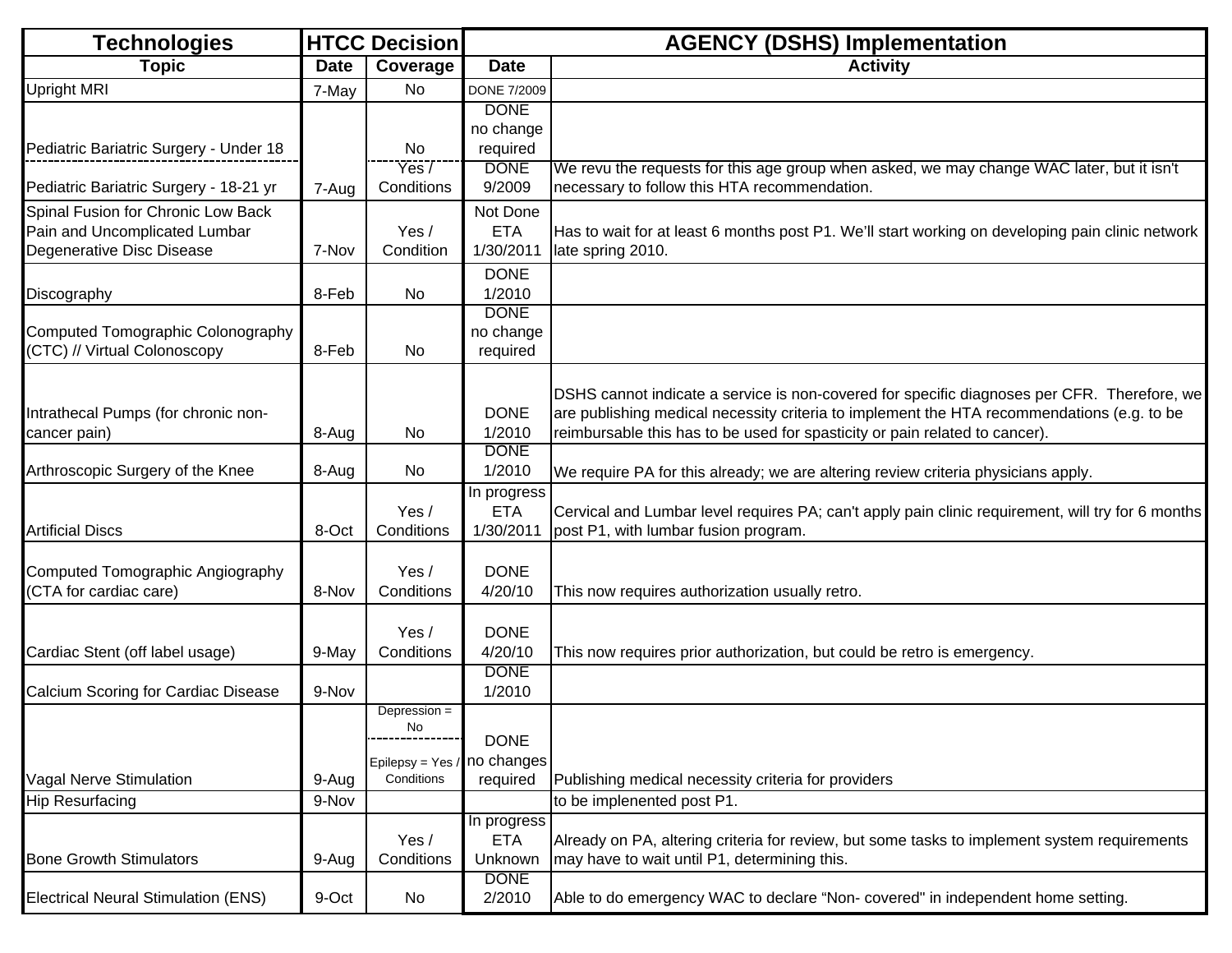| <b>Health Technologies</b>                                                                       |             | <b>HTCC Decision</b>                                         |                          | <b>UMP Implementation</b>                                                                                                                 |  |  |
|--------------------------------------------------------------------------------------------------|-------------|--------------------------------------------------------------|--------------------------|-------------------------------------------------------------------------------------------------------------------------------------------|--|--|
|                                                                                                  |             |                                                              |                          |                                                                                                                                           |  |  |
| <b>Topic</b>                                                                                     | <b>Date</b> | Coverage                                                     | <b>Date</b>              | <b>Activity</b>                                                                                                                           |  |  |
| <b>Upright MRI</b>                                                                               | May-07      | <b>No</b>                                                    | 01/07                    | 3 MRI's of the same site are denied                                                                                                       |  |  |
| Pediatric Bariatric Surgery - Under 18                                                           |             | No                                                           | 1/1/2007                 |                                                                                                                                           |  |  |
| Pediatric Bariatric Surgery - 18-21 yr                                                           | Aug-07      | Yes /<br>Conditions                                          | to<br>present            | UMP Bariatric Surgery Program Participation Guidelines reflect HTA coverage<br>criteria.                                                  |  |  |
| Spinal Fusion for Chronic Low Back<br>Pain and Uncomplicated Lumbar<br>Degenerative Disc Disease | Nov-07      | Yes /<br>Condition                                           | 1/1/2009                 | UMP TPA instructed in Work Order 824 to follow HTA coverage criteria. (pre-auth)                                                          |  |  |
| Discography                                                                                      | Feb-08      | No.                                                          | 1/1/2009                 | UMP TPA instructed in Work Order 824 to follow HTA coverage criteria. (pre-auth)                                                          |  |  |
| <b>Computed Tomographic</b><br>Colonography (CTC) // Virtual<br>Colonoscopy                      | Feb-08      | No                                                           | 1/1/2009                 | UMP TPA instructed in Work Order 824 to follow HTA coverage criteria.                                                                     |  |  |
| Intrathecal Pumps (for chronic non-<br>cancer pain)                                              | Aug-08      | No                                                           | 1/1/2009                 | UMP TPA instructed in Work Order 824 to follow HTA coverage criteria. (no<br>coverage)                                                    |  |  |
| Arthroscopic Surgery of the Knee                                                                 | Aug-08      | No                                                           | 1/1/2009                 | UMP TPA instructed in Work Order 824 to follow HTA coverage criteria. (pre-auth)                                                          |  |  |
| <b>Artificial Discs</b>                                                                          | Oct-08      | Yes /<br>Conditions                                          | 1/1/2010                 | UMP TPA instructed in Work Order 899 to follow HTA coverage criteria. (Previously<br>NC.                                                  |  |  |
| Computed Tomographic Angiography<br>(CTA for cardiac care)                                       | Nov-08      | Yes /<br>Conditions                                          |                          | Pre-auth required then to follow HTA coverage criteria                                                                                    |  |  |
| Cardiac Stent (off label usage)                                                                  | May-09      | Yes /<br>Conditions                                          | 1/1/2010                 | UMP TPA instructed in Work Order 905 to follow HTA coverage criteria. (Previously<br>no coverage conditions). (pre-auth)                  |  |  |
| <b>Calcium Scoring for Cardiac Disease</b>                                                       | Nov-09      | No                                                           | 1/1/2010                 | UMP has never covered this service (experimental and investigational).                                                                    |  |  |
| Vagal Nerve Stimulation                                                                          | Aug-09      | Depression<br>$= No$<br>$E$ pilepsy =<br>Yes /<br>Conditions | 1/1/20                   | UMP can only change benefits at beginning of new benefit year (2011). No<br>restrictions on intracranial neurostimulators currently.      |  |  |
|                                                                                                  |             | Yes /                                                        |                          | UMP can only change benefits at beginning of new benefit year (2011). No                                                                  |  |  |
| <b>Hip Resurfacing</b>                                                                           | Nov-09      | Conditions                                                   | 1/1/2011                 | restrictions on hip resurfacing currently. (Reviewed on back end)                                                                         |  |  |
| <b>Bone Growth Stimulators</b>                                                                   | Aug-09      | Yes /<br>Conditions                                          | 1/1/2010                 | UMP can only change benefits at beginning of new benefit year (2011). No<br>restrictions on bone growth stimulators currently. (pre-auth) |  |  |
| <b>Electrical Neural Stimulation (ENS)</b>                                                       | Oct-09      | No.                                                          | $1/1/2009$ ,<br>1/1/2010 | UMP TPA instructed that TENS non-covered in Work Orders 824 and 905<br>(independent of HTA).                                              |  |  |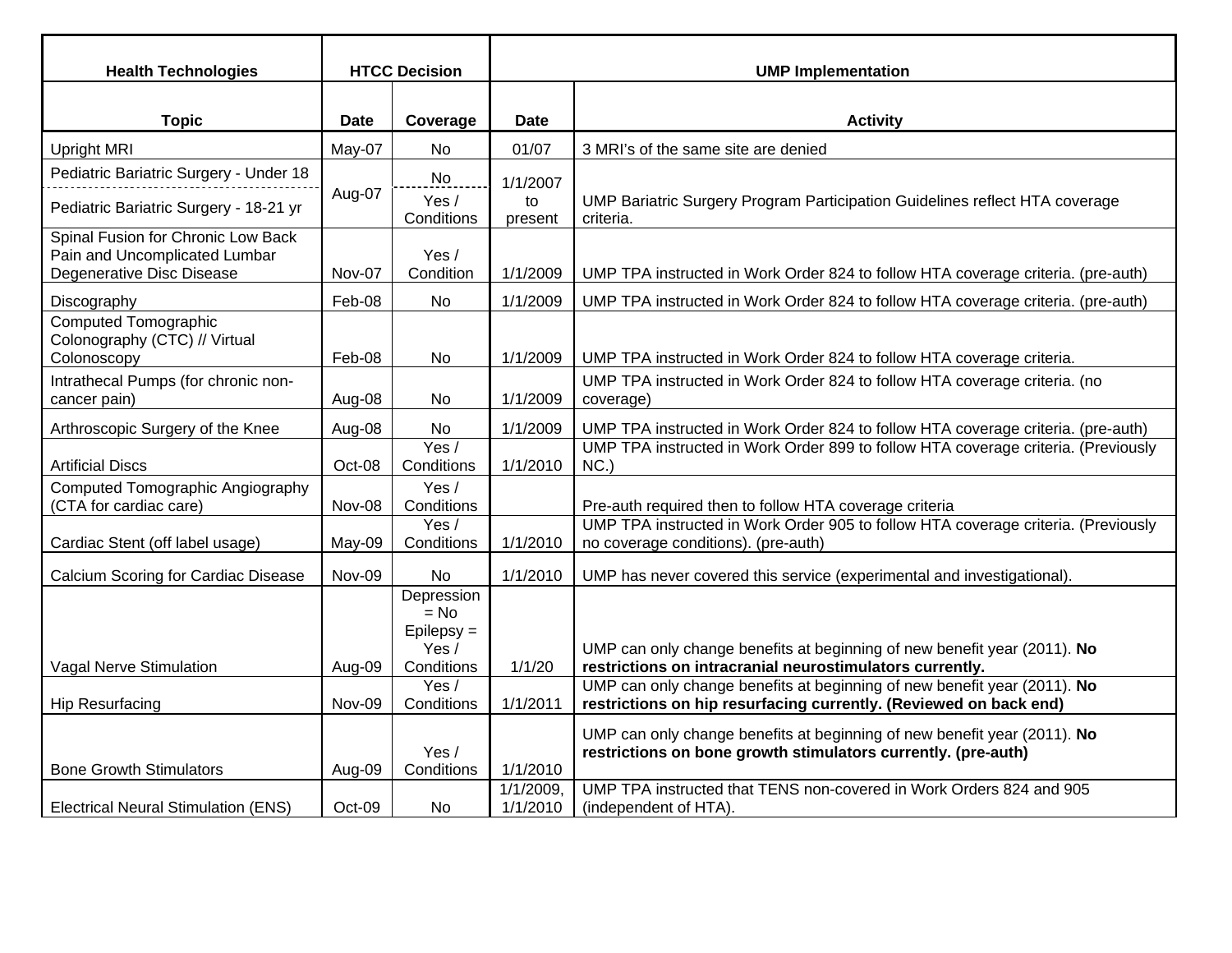| <b>Technologies</b>                                                                                               |                 | <b>HTCC Decision</b>                 |                                 | <b>AGENCY (L&amp;I) Implementation</b>                                                                                                                                                                                                                                                 |  |  |
|-------------------------------------------------------------------------------------------------------------------|-----------------|--------------------------------------|---------------------------------|----------------------------------------------------------------------------------------------------------------------------------------------------------------------------------------------------------------------------------------------------------------------------------------|--|--|
| <b>Topic</b>                                                                                                      | <b>Date</b>     | Coverage                             | <b>Effective</b><br><b>Date</b> | <b>Activity</b>                                                                                                                                                                                                                                                                        |  |  |
| <b>Upright MRI</b>                                                                                                | May-07          | No                                   | July-06                         | In place prior to HTCC review in 2007. Updated coverage<br>policy with HTCC reference.                                                                                                                                                                                                 |  |  |
| Pediatric Bariatric Surgery -<br>Under 18                                                                         |                 | No                                   | January-10                      | No action                                                                                                                                                                                                                                                                              |  |  |
| Pediatric Bariatric Surgery - 18-<br>21 yr                                                                        | August-07       | Yes / Conditions                     | January-10                      | No action                                                                                                                                                                                                                                                                              |  |  |
| Spinal Fusion for Chronic Low<br><b>Back Pain and Uncomplicated</b><br>Lumbar Degenerative Disc<br><b>Disease</b> | November-<br>07 | Yes / Condition                      | November-09                     | Developed structured, intensive, multidisciplinary program<br>(SIMP) for comprehensive treatment of pain. Updated lumbar<br>fusion medical treatment guideline. Defined policy in<br>administrative code (WAC 296-20-12055 and 296-20-12095).<br>Published in Provider Bulletin 09-07. |  |  |
| Discography                                                                                                       | February-<br>08 | <b>No</b>                            | June-08                         | Published coverage decision in Provider Bulletin 08-01.                                                                                                                                                                                                                                |  |  |
| <b>Computed Tomographic</b><br>Colonography (CTC)                                                                 | February-<br>08 | <b>No</b>                            |                                 | No action                                                                                                                                                                                                                                                                              |  |  |
| Intrathecal pumps for chronic<br>noncancer pain                                                                   | August-08       | No.                                  | January-09                      | Published coverage decision in Provider Bulletin 09-01.                                                                                                                                                                                                                                |  |  |
| Arthroscopic surgery of the Knee                                                                                  | August-08       | No                                   | December-08                     | Published coverage decision in Provider Bulletin 08-03.                                                                                                                                                                                                                                |  |  |
| <b>Artificial Disc</b>                                                                                            | October-<br>08  | Yes/Conditions                       | March-2009                      | Published coverage decision in Provider Bulletin09-03                                                                                                                                                                                                                                  |  |  |
| Computed Tomographic<br>Angiography (CTA for cardiac<br>care)                                                     | 8-Nov           | Yes /Conditions                      |                                 | No policy action. Codes are not payable in L&I fee schedule<br>$(0144T-0151T).$                                                                                                                                                                                                        |  |  |
| Cardiac Stent (off label usage)                                                                                   | May 2009        | Yes/Conditions                       |                                 | No action                                                                                                                                                                                                                                                                              |  |  |
| Calcium Scoring for Cardiac<br>Disease                                                                            | 9-Nov           |                                      |                                 | No policy action. Codes are not payable in L&I fee schedule<br>(0144T-0151T)                                                                                                                                                                                                           |  |  |
| <b>Vagal Nerve Stimulation</b>                                                                                    | 9-Aug           | Depression =<br>No<br>Epilepsy = Yes |                                 | Pending                                                                                                                                                                                                                                                                                |  |  |
| <b>Hip Resurfacing</b>                                                                                            | 9-Nov           | Yes/Conditions                       |                                 | Pending                                                                                                                                                                                                                                                                                |  |  |
|                                                                                                                   |                 |                                      |                                 |                                                                                                                                                                                                                                                                                        |  |  |
| <b>Bone Growth Stimulators</b>                                                                                    | 9-Aug           | Yes/Conditions                       | January 2010                    | Published coverage decision in Provider Bulletin 09-11.                                                                                                                                                                                                                                |  |  |
| <b>Electrical Neural Stimulation</b><br>(ENS)                                                                     | 9-Oct           | No                                   | March 2010                      | Published coverage decision in Provider Bulletin 10-01.                                                                                                                                                                                                                                |  |  |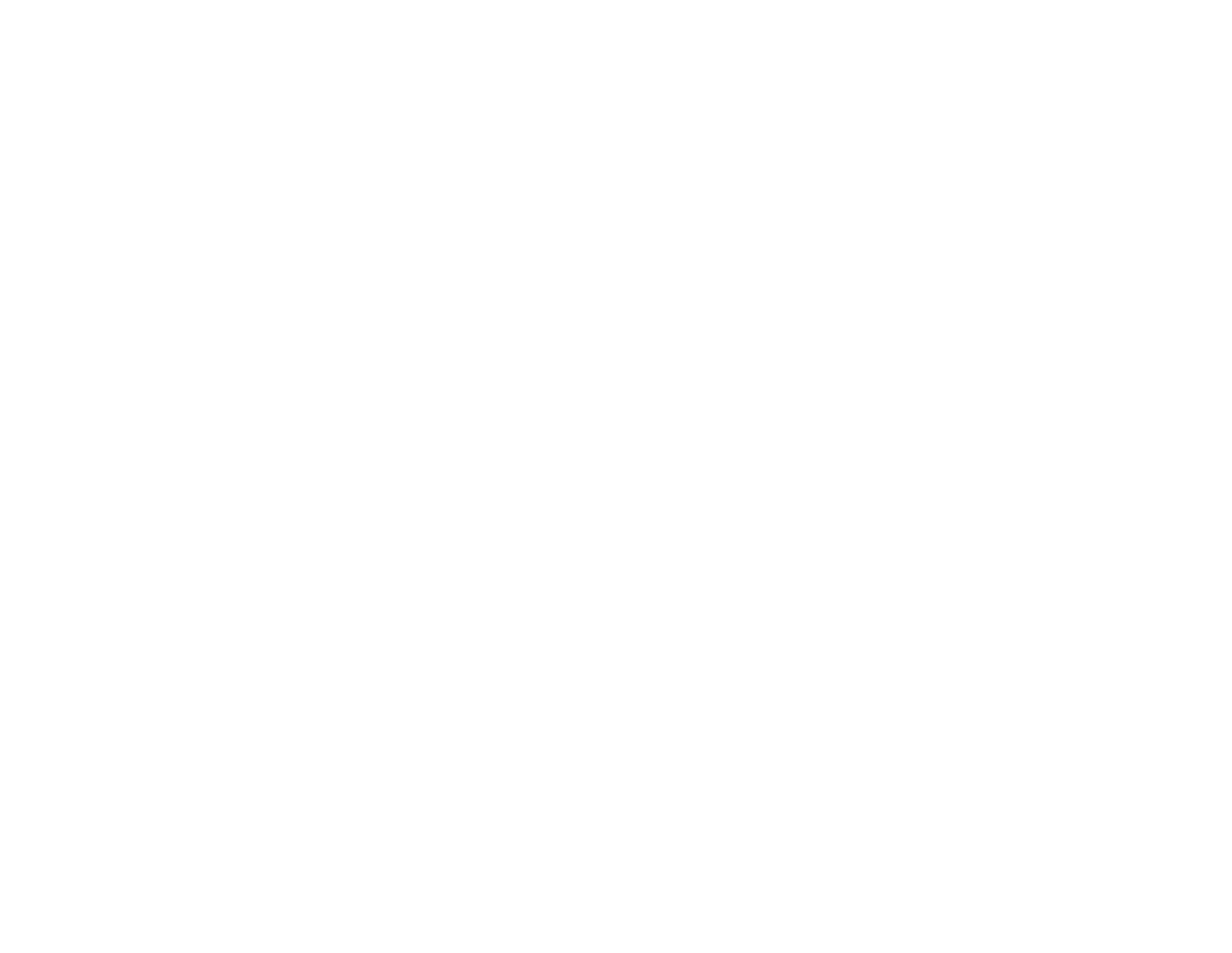Implementation of Health Technology Clinical Committee Decisions in Washington State Department of Corrections

May 14, 2010

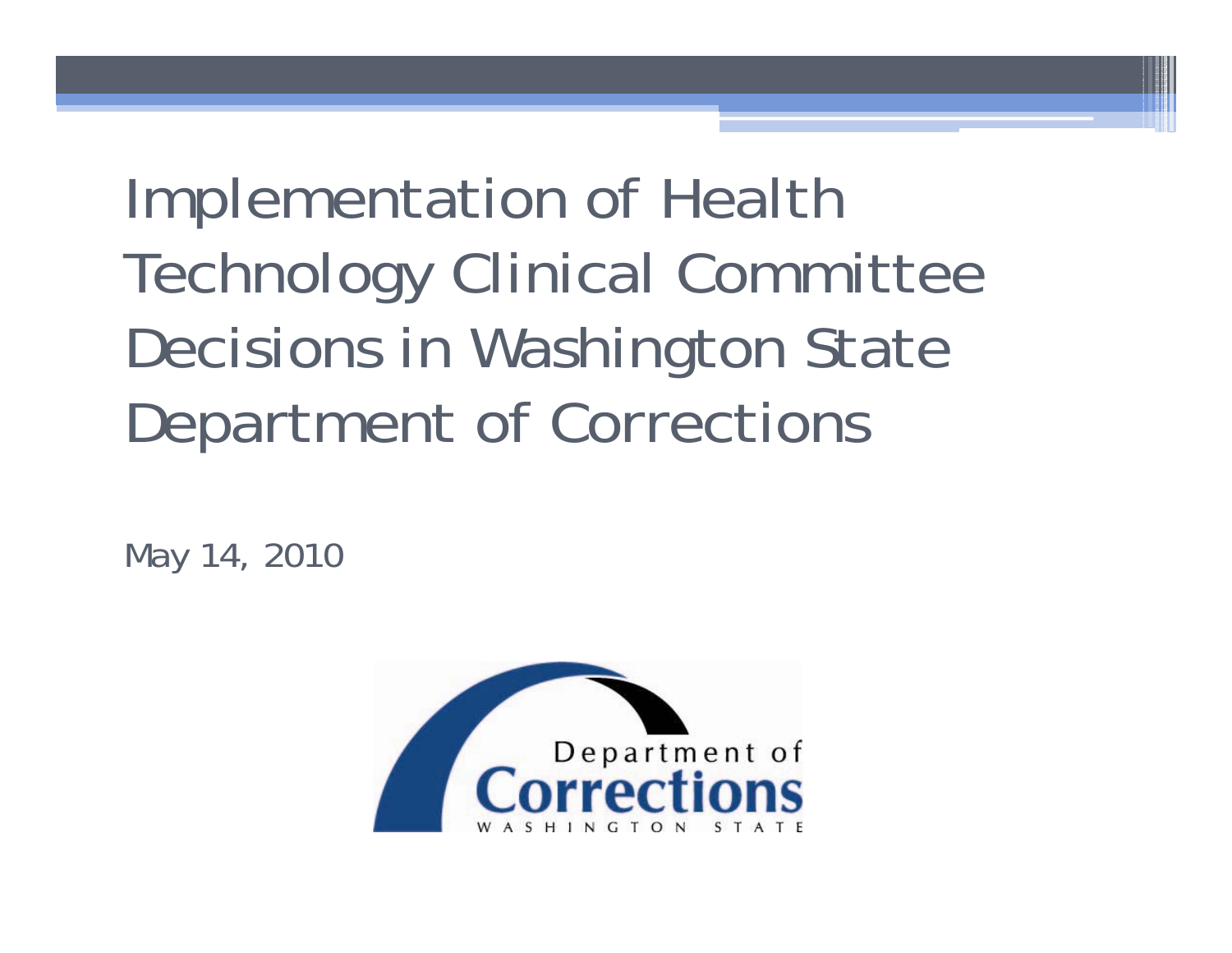- •• Health services provided to offenders incarcerated in DOC are delineated in the Offender Health Plan (OHP)
- • Medically necessary services (as defined in OHP) are covered
- •• Possible interventions fall into 3 categories
	- Level 1 medically necessary
	- $\blacksquare$  Level 2 medically necessary under certain circumstances
	- $\blacksquare$  Level 3 not medically necessary

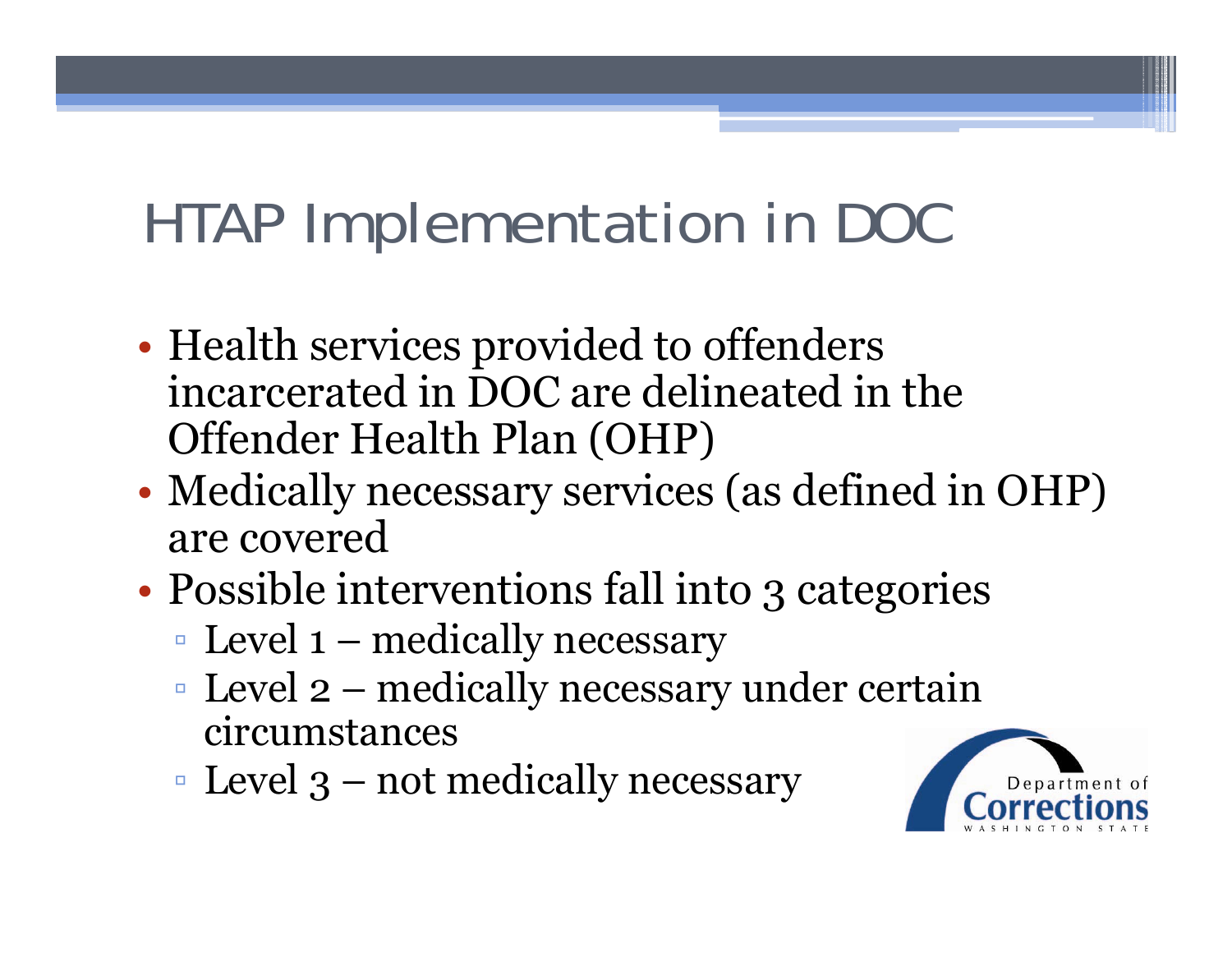- • OHP includes a Levels of Care Directory that lists selected medical/dental/mental health interventions as Level 1, 2, or 3 to assist prospective review
- Most of the HTCC decisions have been incorporated into the OHP Levels of Care **Directory**

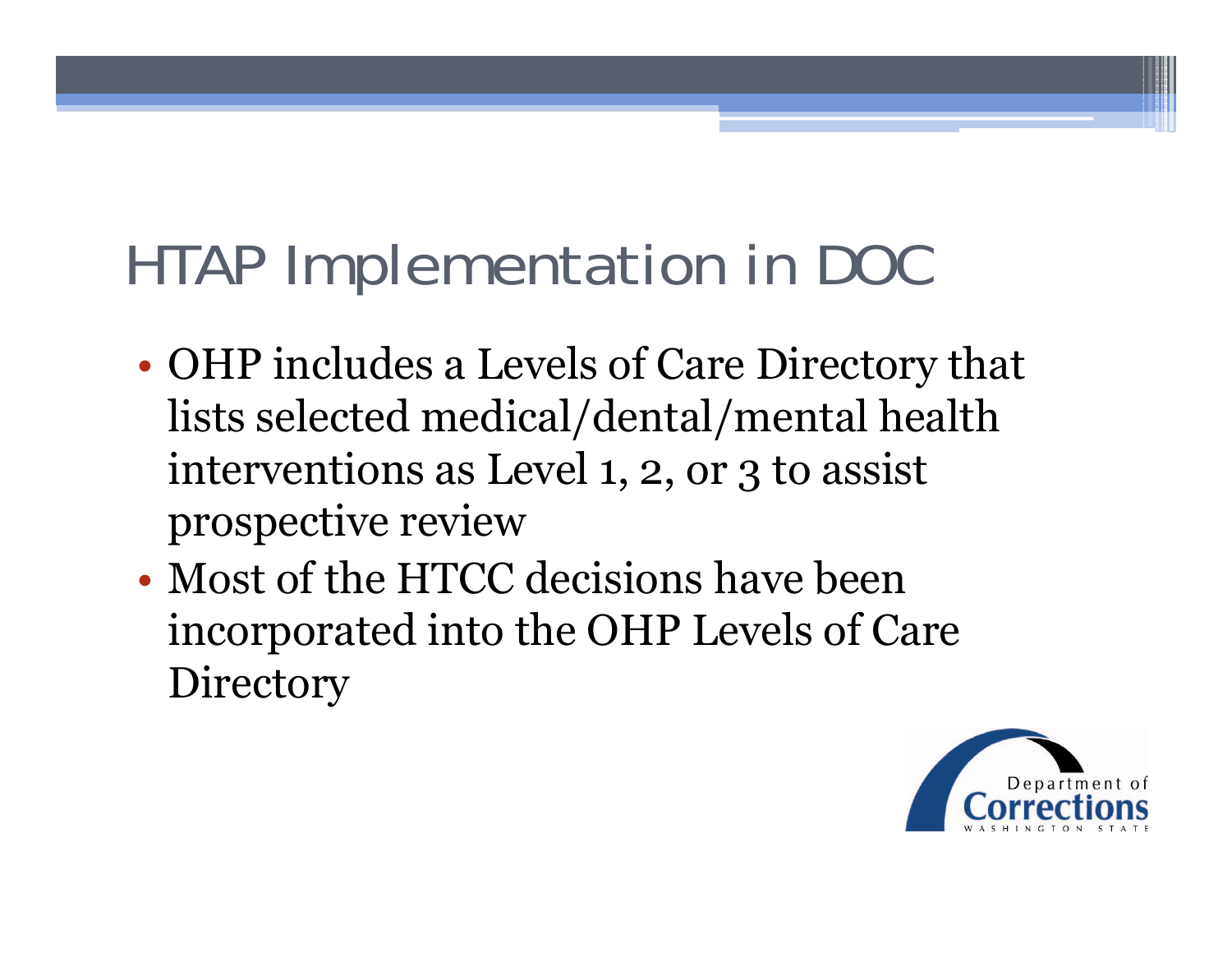| <b>Intervention</b>                          | <b>HTCC Coverage</b><br><b>Decision</b> | <b>OHP Listing</b> |
|----------------------------------------------|-----------------------------------------|--------------------|
| <b>Upright/Positional</b><br><b>MRI</b>      | <b>No</b>                               | Level 3            |
| <b>Pediatric Bariatric</b><br><b>Surgery</b> | Yes/conditions                          | Level 3*           |
| <b>Spinal Fusion for LBP</b>                 | Yes/conditions                          | <b>Level 2</b>     |
| <b>Discography</b>                           | <b>No</b>                               | Level 3            |
| <b>CT Colonoscopy</b>                        | <b>No</b>                               | Level 3            |
| Intrathecal Pump (for<br>NCCP)               | <b>No</b>                               | Level 3            |
| <b>Knee Arthroscopy for</b><br>ΟA            | <b>No</b>                               | Level 3            |

**\*all bariatric surgery designated level 3 in OHP**